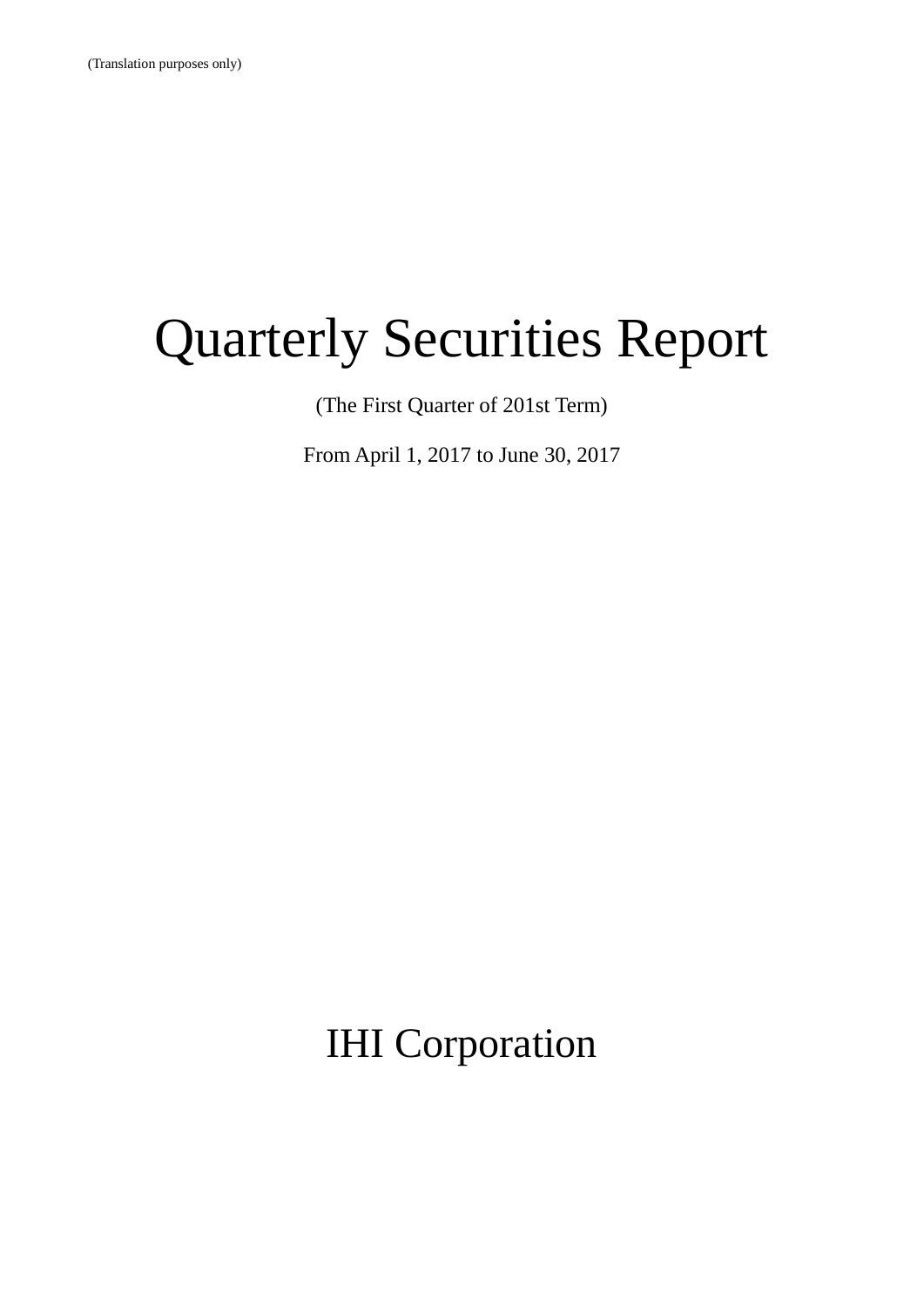# Table of Contents

# Page

| 2.                                                                                                       |  |
|----------------------------------------------------------------------------------------------------------|--|
|                                                                                                          |  |
|                                                                                                          |  |
|                                                                                                          |  |
| 3.                                                                                                       |  |
|                                                                                                          |  |
|                                                                                                          |  |
| (1)                                                                                                      |  |
| (2)                                                                                                      |  |
| (3)                                                                                                      |  |
| (4)                                                                                                      |  |
| (5)                                                                                                      |  |
| (6)                                                                                                      |  |
| (7)                                                                                                      |  |
| $2^{1}$                                                                                                  |  |
|                                                                                                          |  |
|                                                                                                          |  |
|                                                                                                          |  |
| Quarterly consolidated statements of income and consolidated statements of comprehensive income13<br>(2) |  |
|                                                                                                          |  |
|                                                                                                          |  |
| $\mathcal{D}$                                                                                            |  |
|                                                                                                          |  |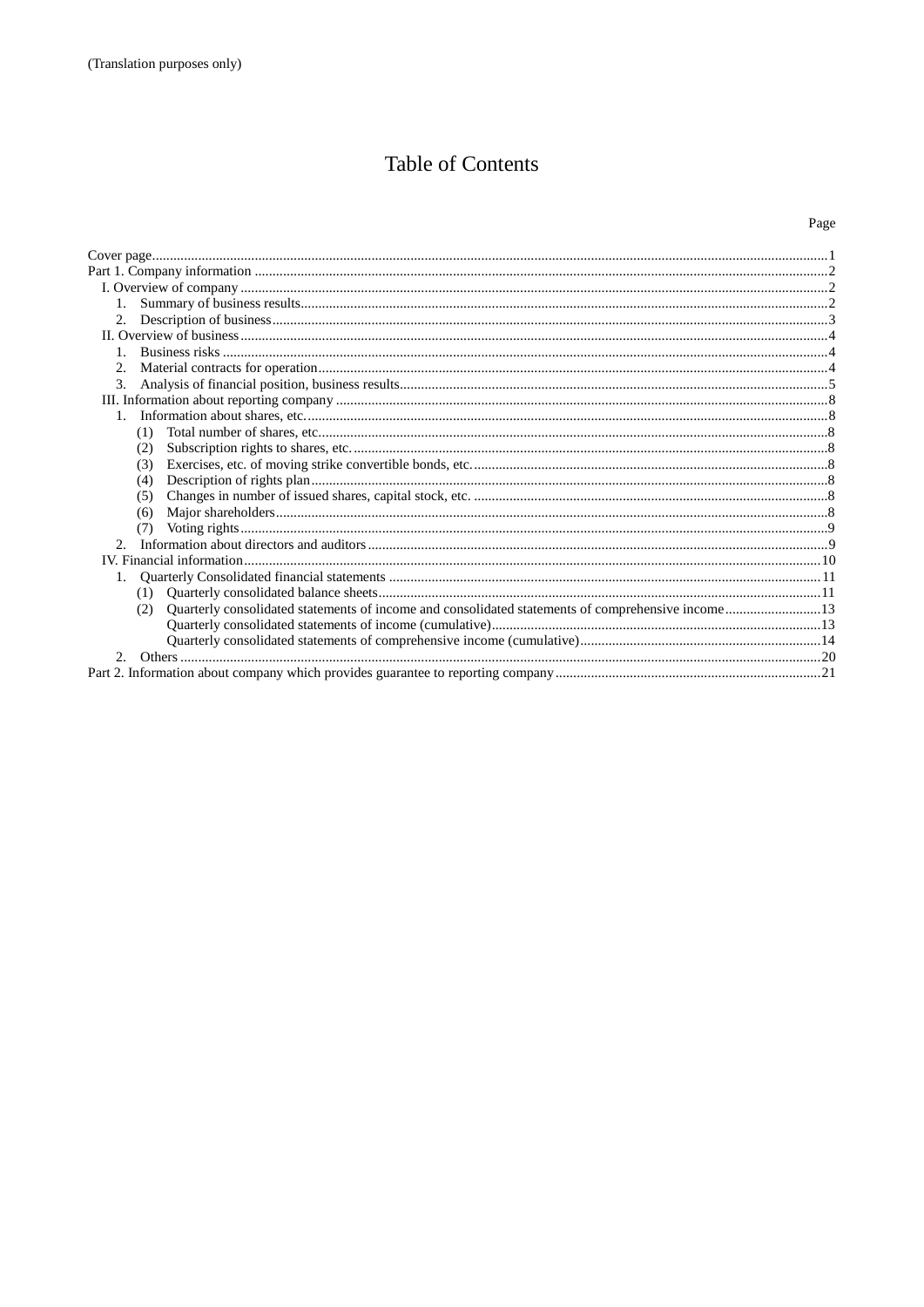# Cover page

| Document title                    | <b>Quarterly Securities Report</b>                                        |
|-----------------------------------|---------------------------------------------------------------------------|
| Clause of stipulation             | Article 24-4-7, paragraph 1 of the Financial Instruments and Exchange Act |
| Place of filing                   | Director-General of the Kanto Local Finance Bureau                        |
| Filing date                       | August 10, 2017                                                           |
| Quarterly accounting period       | The First Quarter of 201st term (from April 1, 2017 to June 30, 2017)     |
| Company name                      | 株式会社 I H I (Kabushiki Kaisha IHI)                                         |
| Company name in English           | <b>IHI</b> Corporation                                                    |
| Title and name of representative  | Tsugio Mitsuoka, President and Chief Executive Officer                    |
| Address of registered head office | 1-1, Toyosu 3-chome, Koto-ku, Tokyo, Japan                                |
| Telephone number                  | $+81-3-6204-7065$                                                         |
| Name of contact person            | Yasuaki Fukumoto, Manager, Accounting Group, Finance & Accounting Div.    |
| Nearest place of contact          | 1-1, Toyosu 3-chome, Koto-ku, Tokyo, Japan                                |
| Telephone number                  | $+81-3-6204-7065$                                                         |
| Name of contact person            | Yasuaki Fukumoto, Manager, Accounting Group, Finance & Accounting Div.    |
| Place for public inspection       | Tokyo Stock Exchange, Inc.                                                |
|                                   | (2-1, Nihonbashi Kabutocho, Chuo-ku, Tokyo)                               |
|                                   | Nagoya Stock Exchange, Inc.                                               |
|                                   | (8-20, Sakae 3-chome, Naka-ku, Nagoya-city)                               |
|                                   | Securities Membership Corporation Fukuoka Stock Exchange                  |
|                                   | (14-2, Tenjin 2-chome, Chuo-ku, Fukuoka-city)                             |
|                                   |                                                                           |
|                                   | Securities Membership Corporation Sapporo Securities Exchange             |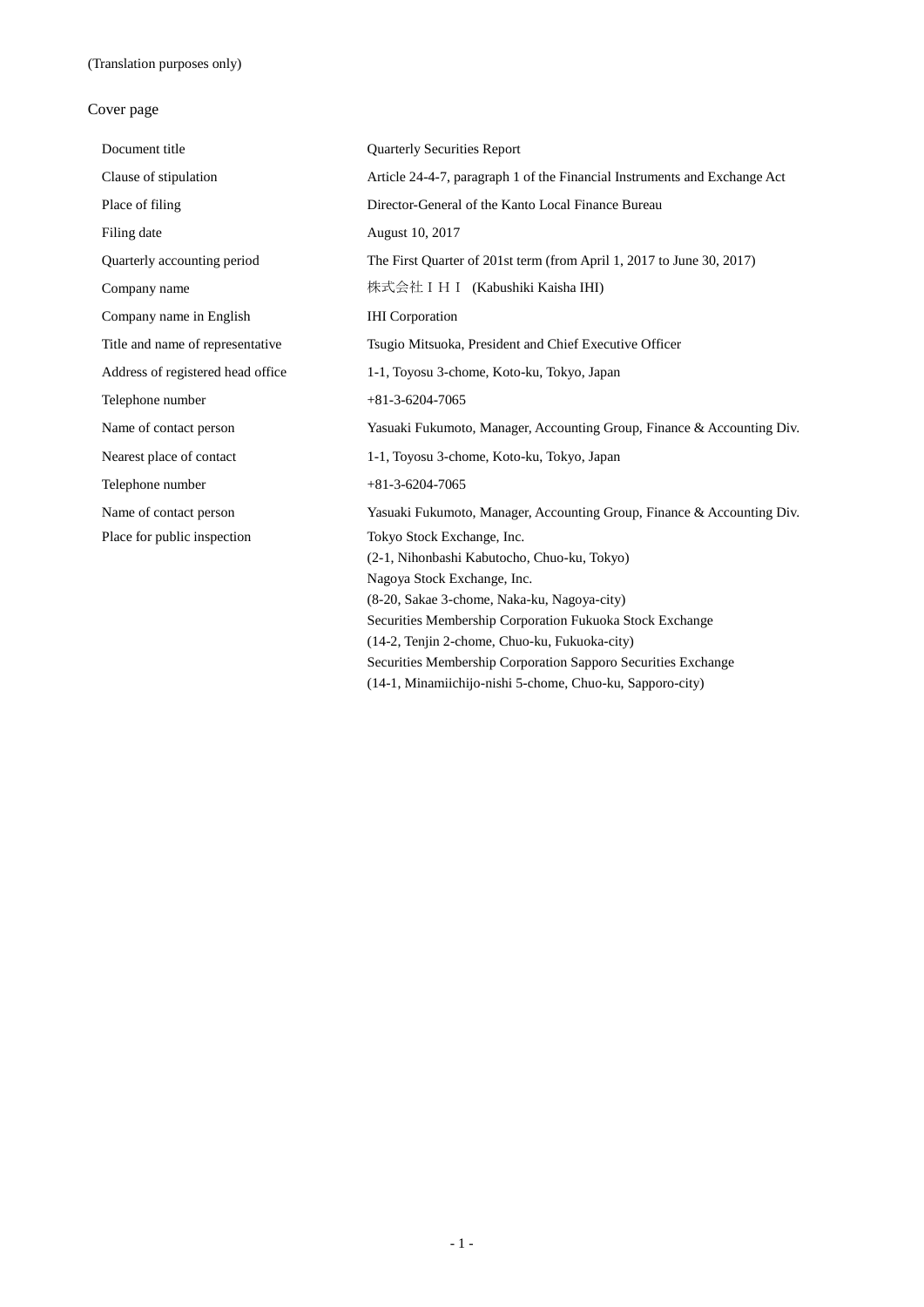# Part 1. Company information

# I. Overview of company

1. Summary of business results

| Term                                                                   | 200th term<br>Three months ended<br>June 30, 2016 | 201st term<br>Three months ended<br>June 30, 2017 | 200th term                              |
|------------------------------------------------------------------------|---------------------------------------------------|---------------------------------------------------|-----------------------------------------|
| Accounting period                                                      | From April 1, 2016<br>To June 30, 2016            | From April 1, 2017<br>To June 30, 2017            | From April 1, 2016<br>To March 31, 2017 |
| Net sales<br>(Millions of yen)                                         | 341,403                                           | 402,405                                           | 1,486,332                               |
| Ordinary profit<br>(Millions of yen)                                   | 4,587                                             | 21,831                                            | 22,011                                  |
| Profit (loss) attributable to owners of<br>parent<br>(Millions of yen) | 846                                               | 11,718                                            | 5,247                                   |
| Comprehensive income<br>(Millions of yen)                              | (10, 168)                                         | 14,564                                            | 4,628                                   |
| Net assets<br>(Millions of yen)                                        | 321,705                                           | 350,706                                           | 337,630                                 |
| Total assets<br>(Millions of yen)                                      | 1,675,674                                         | 1,668,147                                         | 1,692,831                               |
| Basic earnings (loss) per share<br>(Yen)                               | 0.55                                              | 7.59                                              | 3.40                                    |
| Diluted earnings per share<br>(Yen)                                    | 0.55                                              | 7.58                                              | 3.40                                    |
| Equity ratio<br>(% )                                                   | 18.42                                             | 19.85                                             | 18.79                                   |

Notes: 1. Summary of business results of the reporting company are not presented, because IHI prepares quarterly consolidated financial statements.

2. Net sales do not include consumption taxes.

3. Monetary amounts and ratios less than one unit are rounded off.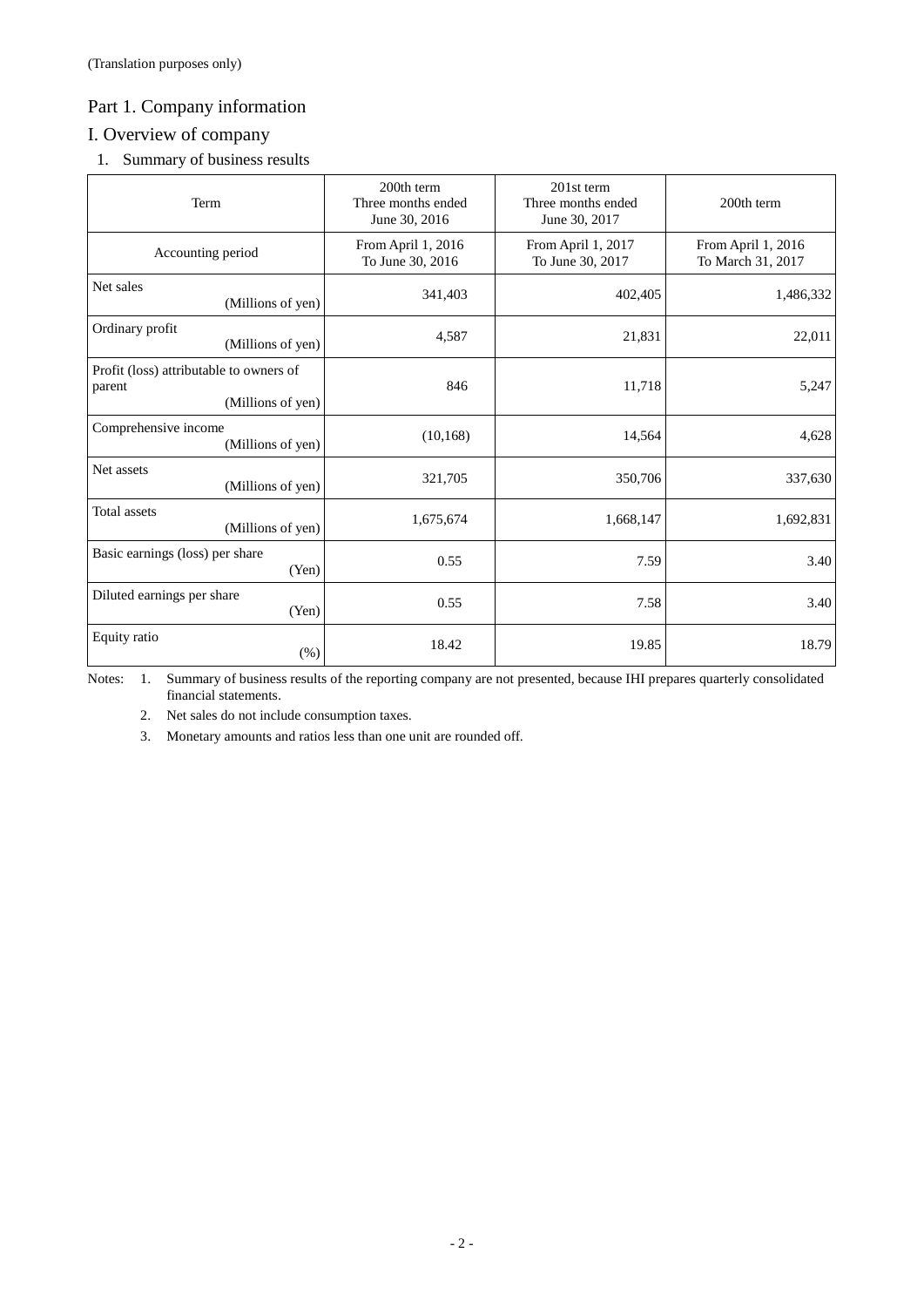(Translation purposes only)

## 2. Description of business

IHI and its affiliated entities (149 consolidated subsidiaries and 30 affiliates accounted for using equity method as of June 30, 2017) operate four main businesses, providing a diverse range of products. The four businesses are: Resources, Energy and Environment; Social Infrastructure and Offshore Facility; Industrial System and General-Purpose Machinery; and Aero Engine, Space and Defense.

In the three months ended June 30, 2017, there were no significant changes in the contents of the businesses operated by the IHI Group (IHI and its affiliated entities). Changes in principle affiliated companies are as follows.

# (Industrial System and General-Purpose Machinery)

From the first quarter of the fiscal year ending March 31, 2018, one subsidiary of IHI Hauzer Techno Coating B.V. and New Metal Engineering, LLC were excluded from the scope of consolidation because their dissolution and liquidation.

# (Others)

From the first quarter of the fiscal year ending March 31, 2018, IHI New Energy Inc. was excluded from the scope of consolidation because its dissolution and liquidation.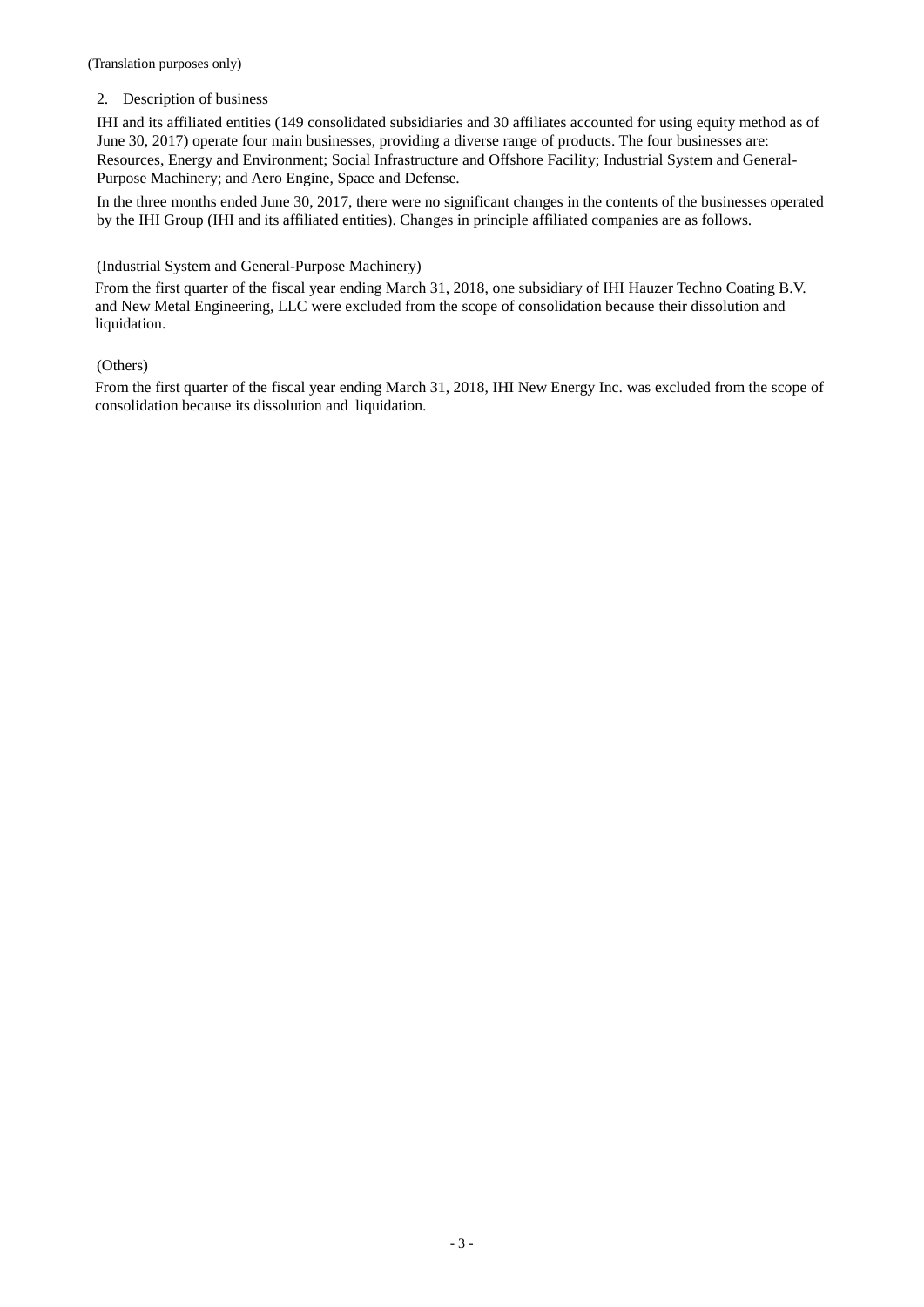# II. Overview of business

# 1. Business risks

There were no new occurrences of business risks in the three months ended June 30, 2017. There were no significant changes with respect to the business risks stated in the Annual Securities Report for the previous fiscal year.

# 2. Material contracts for operation

No important operational contracts were decided or entered into during the first quarter ended June 30, 2017.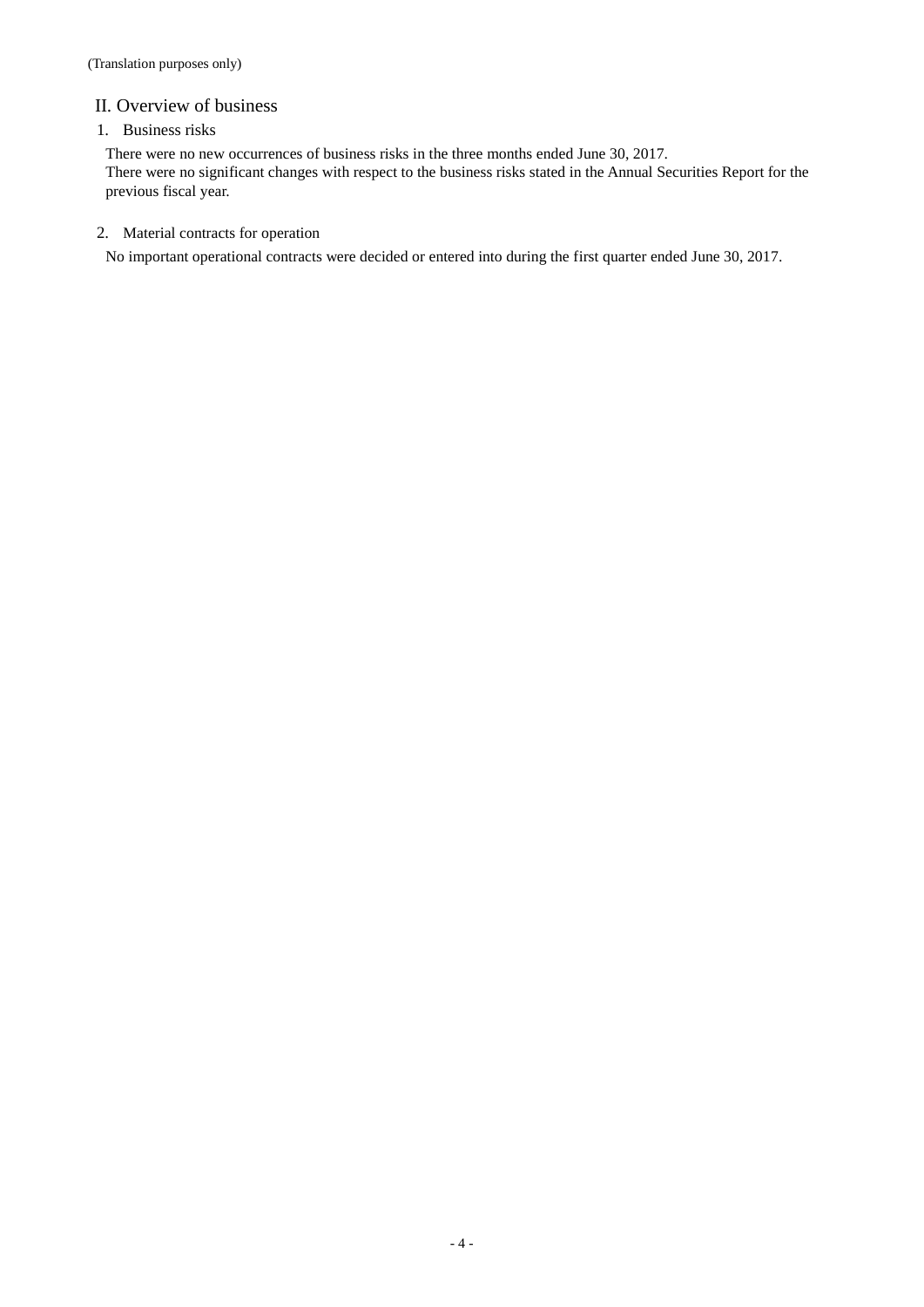# 3. Analysis of financial position, business results

Matters regarding the future stated in this document are based on the judgment of the IHI Group (IHI and its consolidated subsidiaries) as of June 30, 2017.

## (1) Overview of business results

During the three months under review, the Japanese economy was on a modest recovery track, as there were pick-ups in both capital investment and private consumption, among other factors. The global economy also continued to grow overall, particularly in the U.S. and Europe, despite rising uncertainties from the trend of U.S. policies and geopolitical risks such as those in East Asia.

Under this business environment, orders received of the IHI Group during the three months increased 12.2% from the previous corresponding period to ¥290.3 billion. Net sales increased 17.9% from the previous corresponding period to ¥402.4 billion. In terms of profit, operating profit increased ¥14.8 billion to ¥25.4 billion due mainly to the increase in sales of each reportable segment and solving of the issue of the deterioration of profitability related to F-LNG Business in the previous corresponding period. Ordinary profit increased ¥17.2 billion to ¥21.8 billion due to the positive turn in foreign exchange gains/losses and other factors, despite the recording of expenses for delayed delivery.

Profit attributable to owners of parent was ¥11.7 billion, an increase of ¥10.8 billion, as a result of the reduced increase in the profit caused by the impact of recording the settlement-related expenses related to boiler facilities in customer's commercial operation as extraordinary loss.

This extraordinary loss was related to a lawsuit filed against IHI and consolidated subsidiaries in 2015, regarding liabilities for accidents involving damage to boiler facilities that IHI manufactured and delivered to Malaysia in the past and that were in customer's commercial operation. IHI determined that the path of reaching an early resolution and reducing legal risks was in IHI's best interest. This case is now expected to be settled by agreeing to bear a portion of the amount incurred by the accident. As a result, IHI recorded the expected settlement package and lawyer fees, etc. as settlement-related expenses.

Also effective from the fiscal year under review, the closing date of the fiscal year of certain overseas consolidated subsidiaries has been changed from December 31 to March 31. As a result, those consolidated subsidiaries have a six-month accounting period. The impact of these changes was an increase of ¥57.9 billion in net sales and an increase of ¥1.4 billion in operating profit (an increase of ¥25.2 billion in net sales and an increase of ¥2.7 billion in operating profit in previous fiscal year).

| (Billions of yen)                                                    |                                                           |                           |                                                  |                                     |                                        |                                     |                                        |              |                                                             |
|----------------------------------------------------------------------|-----------------------------------------------------------|---------------------------|--------------------------------------------------|-------------------------------------|----------------------------------------|-------------------------------------|----------------------------------------|--------------|-------------------------------------------------------------|
|                                                                      | Orders received<br><b>Three</b><br><b>Three</b><br>months |                           | Change<br>from the                               | Three months ended<br>June 30, 2016 |                                        | Three months ended<br>June 30, 2017 |                                        |              | Change from the<br>previous<br>corresponding period<br>(% ) |
| Reportable segment                                                   | months<br>ended<br>June 30.<br>2016                       | ended<br>June 30.<br>2017 | previous<br>corre-<br>sponding<br>period<br>(% ) | <b>Sales</b>                        | Operating<br>Profit<br>$(\text{loss})$ | <b>Sales</b>                        | Operating<br>Profit<br>$(\text{loss})$ | <b>Sales</b> | Operating<br>Profit<br>$(\text{loss})$                      |
| Resources, Energy<br>and Environment                                 | 86.7                                                      | 73.5                      | (15.2)                                           | 96.3                                | (2.3)                                  | 135.8                               | (7)                                    | 41.1         |                                                             |
| Social<br>Infrastructure and<br><b>Offshore Facility</b>             | 27.0                                                      | 32.7                      | 21.0                                             | 33.8                                | (6.5)                                  | 29.9                                | 3.3                                    | (11.6)       |                                                             |
| <b>Industrial System</b><br>and General-<br><b>Purpose Machinery</b> | 109.4                                                     | 130.6                     | 19.3                                             | 101.5                               | 3.2                                    | 121.1                               | 4.4                                    | 19.3         | 38.2                                                        |
| Aero Engine, Space<br>and Defense                                    | 32.8                                                      | 46.9                      | 43.1                                             | 103.7                               | 16.9                                   | 111.7                               | 18.6                                   | 7.7          | 10.4                                                        |
| <b>Total Reportable</b><br>Segment                                   | 256.1                                                     | 283.8                     | 10.8                                             | 335.4                               | 11.2                                   | 398.6                               | 25.6                                   | 18.8         | 128.8                                                       |
| Others                                                               | 14.4                                                      | 18.4                      | 27.7                                             | 14.6                                | (0.3)                                  | 12.9                                | (0.4)                                  | (12.1)       |                                                             |
| Adjustment                                                           | (11.6)                                                    | (12.0)                    | $\overline{\phantom{0}}$                         | (8.7)                               | (0.1)                                  | (9.1)                               | 0.2                                    |              |                                                             |
| Total                                                                | 258.8                                                     | 290.3                     | 12.2                                             | 341.4                               | 10.6                                   | 402.4                               | 25.4                                   | 17.9         | 139.2                                                       |

Results by reportable segment for the three months ended June 30, 2017 are as follows: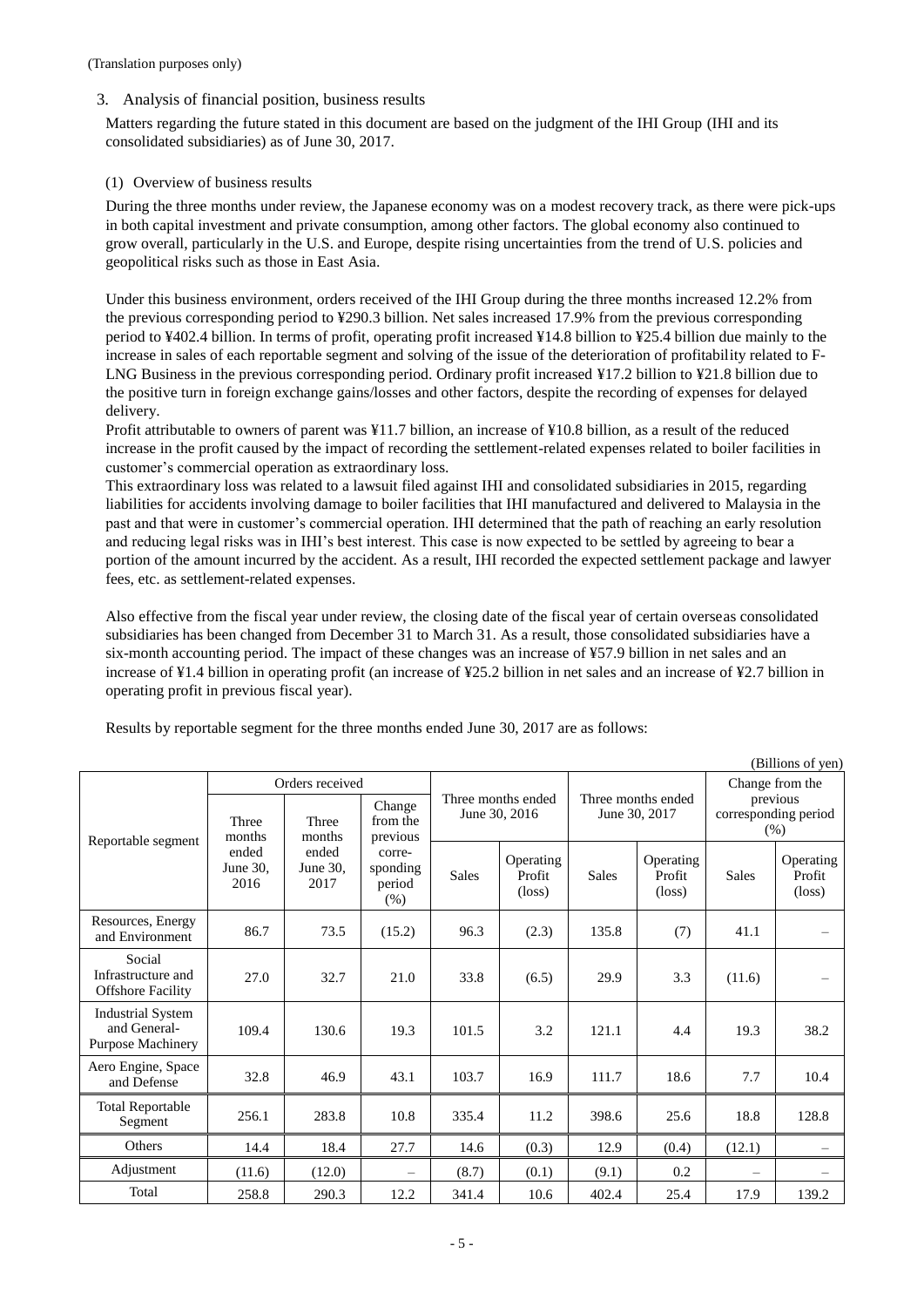#### <Resources, Energy and Environment>

Orders received declined from the previous corresponding period in the Environmental response systems Business and the Process plants Business.

Sales increased owing to the progress of large-scale projects in the Process plants Business, and increased sales in the Nuclear power Business and the Power systems for land and marine use Business , and partly from the effect of the financial reporting periods unification (hereinafter "FRPU").

In terms of operating profit/loss, there was a reduced deficit reflecting mainly the increased sales in the Nuclear power Business and the Power systems for land and marine use Business.

#### <Social Infrastructure and Offshore Facility>

Orders received increased from the previous corresponding period in the Bridge/water gate Business.

Sales decreased from the previous corresponding period in the F-LNG Business and the Bridge/water gate Business, despite an increase in sales owing to construction progress in the Shield systems Business.

Regarding operating profit, the F-LNG Business improved compared to the previous corresponding period in which additional costs were recorded. In addition, operating profit was in the black partly due to profit improvements in the Bridge/water gate Business and the Shield systems Business.

## <Industrial System and General-Purpose Machinery>

Regarding orders received, increases in the Vehicular turbocharger Business and the Thermal and surface treatment Business were partially offset by the decrease in sales in the Logistics/industrial system Business and the impact from a transfer of the Construction machinery Business.

Sales increased owing to increases in the number of units sold in China for the Vehicular turbocharger Business, and the effect of FRPU, and so on.

Operating profit rose due to the above-mentioned increases in sales, and profitability improvement in the Vehicular turbocharger Business.

#### <Aero Engine, Space and Defense>

Orders received increased from the previous corresponding period in the Aero engines Business and the Rocket systems/space utilization systems Business.

Net sales increased from the previous corresponding period in the Aero engines Business for the Japan Ministry of Defense and the Rocket systems/space utilization systems Business.

Operating profit increased owing to increased sales in the Rocket systems/space utilization systems Business and improved profitability for civil aero engines and delay in the recognition of expenses, despite an increase in selling, general and administrative expenses.

#### (2) Analysis of financial position

Total assets at the end of the first quarter under review were ¥1,668.1 billion, down ¥24.6 billion compared with the end of the previous fiscal year. The items with the most significant decreases were notes and accounts receivable trade, down ¥19.7 billion, investment securities, down ¥17.0 billion, and cash and deposits, down ¥6.6 billion. The item with the most significant increase was work in process, up ¥24.9 billion.

Total liabilities were ¥1,317.4 billion, a decrease of ¥37.7 billion compared with the end of the previous fiscal year. The items with the most significant decreases were accrued expenses("other" under current liabilities), down ¥15.5 billion, short-term loans payable, down ¥10.8 billion, provision for bonuses, down ¥9.7 billion, and provision for loss on construction contracts, down ¥6.0 billion. The item with the most significant increase was notes and accounts payable - trade, up ¥12.3 billion.

Net assets were ¥350.7 billion, up ¥13.0 billion compared with the end of the previous fiscal year. This includes profit attributable to owners of parent of ¥11.7 billion.

As a result of the above, the ratio of equity to total assets rose from 18.8% at the end of the previous fiscal year to 19.9%.

#### (3) Analysis of capital resources and funding liquidity

The IHI Group obtains working capital and funds for capital expenditures by means of loans, bonds, and commercial papers, as well as by using internal funding. At the end of the first quarter ended June 30, 2017, the balance of interest bearing liabilities, including lease obligations, was ¥352.1 billion, down ¥19.7 billion from the end of the previous fiscal year. This primarily reflected collected investments by selling investment securities. At the end of the first quarter ended June 30, 2017, the outstanding balance of cash and cash equivalents was ¥109.6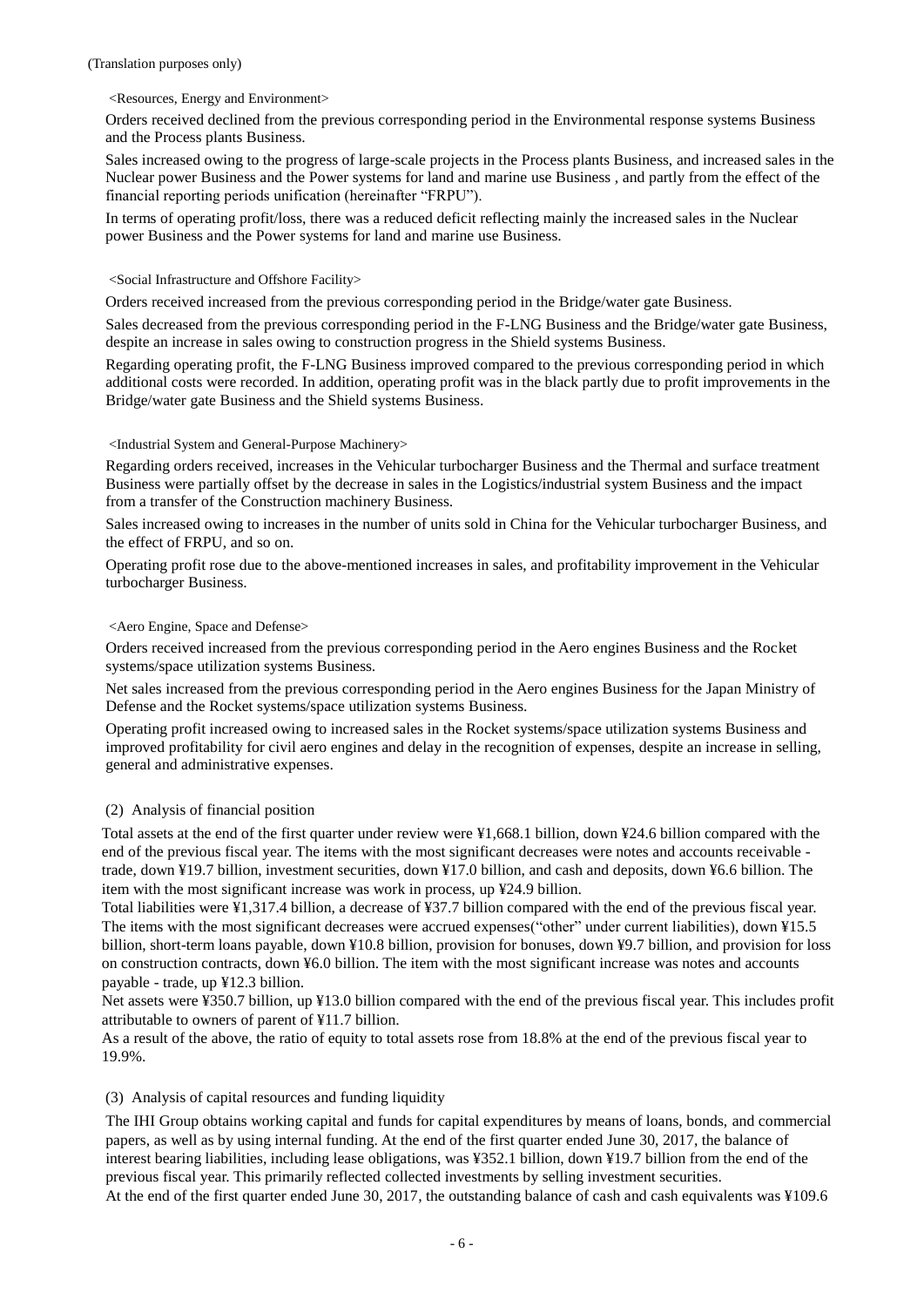billion. This balance, in combination with a diverse range of fund procurement methods, including credit line commitments and overdraft facilities with major banks, as well as commercial papers, means that the IHI Group has secured sufficient liquidity.

#### (4) Research and development activities

In the three months ended June 30, 2017, the IHI Group spent ¥7.0 billion on R&D. There were no significant changes in the status of R&D activities of the IHI Group in the three months ended June 30, 2017.

#### (5) Management Policies, Management strategies, and Issues to be addressed

There were no significant changes with respect to management policies, management strategies, and issues to be addressed in the three months ended June 30, 2017.

The IHI Group has started "Group Management Policies 2016," a three-year medium-term management plan with fiscal year 2016 as the first year. In order to realize "strengthen earnings foundations" indicated in the Policies, a variety of initiatives are being implemented in line with the following four guidelines: 1) strengthen Monozukuri (Manufacturing) capabilities, including product quality, 2) strengthen business strategy implementation, 3) create a system to ensure consistent construction profitability, 4) provide solutions focused on creating customer value and offer more sophisticated products and services.

For the fiscal year under review, working to the slogan "restore trust and drive change," the IHI Group is striving for the certain achievement of full-year results forecasts and management targets for fiscal 2018 set forth in "Group Management Policies 2016." While setting up precautions against downside risk in operational performance through thorough risk management, the IHI Group will take measures based on the four policies mentioned above and seek to strengthen earnings foundations. In addition, the IHI Group will promote working style reforms aimed at improving labor productivity and so on.

Regarding IHI Group's nuclear power business, IHI is engaged in the manufacture of equipment for two nuclear power plants located in the United States for major U.S. nuclear power company Westinghouse Electric Company LLC, which is undertaking the construction. However on July 31, 2017, it was announced that construction has been halted at one of those nuclear power plants, located in the state of South Carolina. Valuation of the relevant receivables and inventories was appropriately factored in past financial statements and there are no additional losses in the first three months ended June 30, 2017. Also, following this halt of construction at the aforementioned nuclear plant, IHI will accordingly take appropriate measures against impacts on workload of the Nuclear power business's works.

Note: In the figures presented, figures in billions of yen are rounded down and other figures are rounded off to the nearest unit.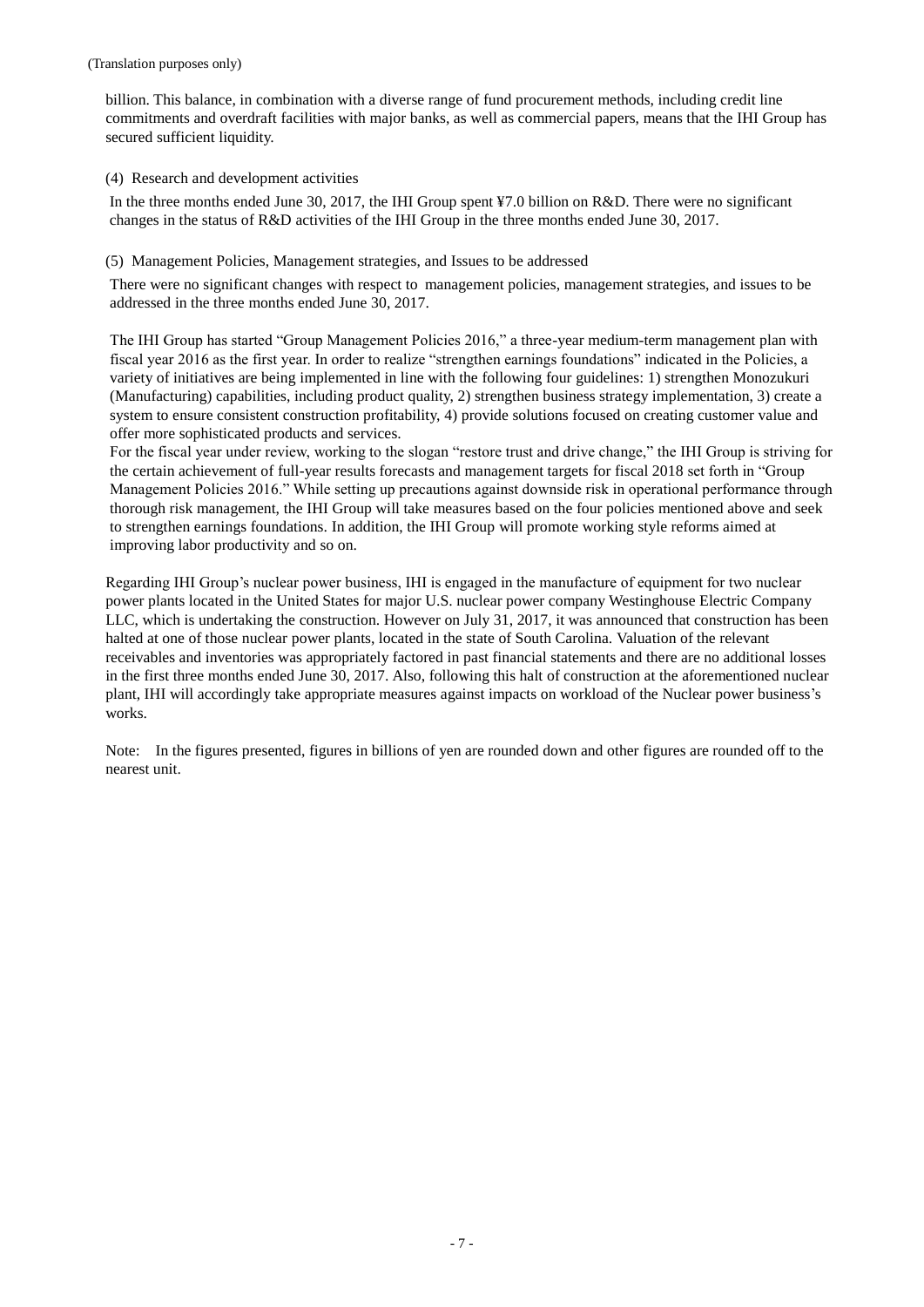# III. Information about reporting company

# 1. Information about shares, etc.

- (1) Total number of shares, etc.
- (i) Total number of shares

| Class         | Total number of authorized shares (Shares) |
|---------------|--------------------------------------------|
| Common shares | 3,300,000,000                              |
| Total         | 3,300,000,000                              |

Note: At the 200th Ordinary General Meeting of Shareholders held on June 23, 2017, the agenda item regarding the consolidation of shares of IHI was duly approved. As a result, the total number of authorized shares will be 300,000,000 shares as of October 1, 2017.

#### (ii) Issued shares

| <b>Class</b>     | Number of issued<br>shares as of the end<br>of the first quarter<br>(Shares)<br>(June 30, 2017) | Number of issued<br>shares as of the filing<br>date (Shares)<br>(August 10, 2017) | Name of stock exchange on which IHI<br>is listed or names of authorized<br>financial instruments firms<br>associations where IHI is registered | Description                                                                                                                                                   |
|------------------|-------------------------------------------------------------------------------------------------|-----------------------------------------------------------------------------------|------------------------------------------------------------------------------------------------------------------------------------------------|---------------------------------------------------------------------------------------------------------------------------------------------------------------|
| Common<br>shares | 1,546,799,542                                                                                   | 1,546,799,542                                                                     | First Section of Tokyo Stock Exchange<br>and Nagoya Stock Exchange, Fukuoka<br>Stock Exchange, Sapporo Stock<br>Exchange                       | Shares with full voting rights,<br>in which shareholders have<br>unlimited standard rights. The<br>number of shares constituting<br>one unit is 1,000 shares. |
| Total            | 1,546,799,542                                                                                   | 1,546,799,542                                                                     |                                                                                                                                                |                                                                                                                                                               |

Notes: 1. The "Number of issued shares as of the filing date" column does not include the number of shares issued upon exercise of subscription rights to shares between August 1, 2017 and the filing date of this Quarterly Securities Report.

- 2. IHI resolved at a meeting of the Board of Directors held on May 19, 2017 that it would change the number of shares constituting one unit from 1,000 shares to 100 shares effective as of October 1, 2017.
- 3. At the 200th Ordinary General Meeting of Shareholders held on June 23, 2017, the agenda item regarding the consolidation of shares of IHI was duly approved. As a result, IHI will consolidate its 10 of its shares into 1 share effective as of October 1, 2017.
- (2) Subscription rights to shares, etc.

Not applicable

(3) Exercises, etc. of moving strike convertible bonds, etc.

Not applicable

# (4) Description of rights plan

Not applicable

# (5) Changes in number of issued shares, capital stock, etc.

| Period                                 | Changes in<br>number of<br>issued shares<br>(Thousand<br>shares) | Ending balance<br>of number of<br>issued shares<br>(Thousand<br>shares) | Changes in<br>capital stock<br>(Millions of<br>yen) | Ending balance<br>of capital stock<br>(Millions of<br>yen) | Changes in<br>legal capital<br>surplus<br>(Millions of<br>yen) | Ending balance<br>of legal capital<br>surplus<br>(Millions of<br>yen) |
|----------------------------------------|------------------------------------------------------------------|-------------------------------------------------------------------------|-----------------------------------------------------|------------------------------------------------------------|----------------------------------------------------------------|-----------------------------------------------------------------------|
| From April 1, 2017<br>to June 30, 2017 |                                                                  | 1,546,799                                                               | —                                                   | 107,165                                                    |                                                                | 54,520                                                                |

# (6) Major shareholders

The major shareholders are not presented because the current quarterly accounting period is the first quarter period.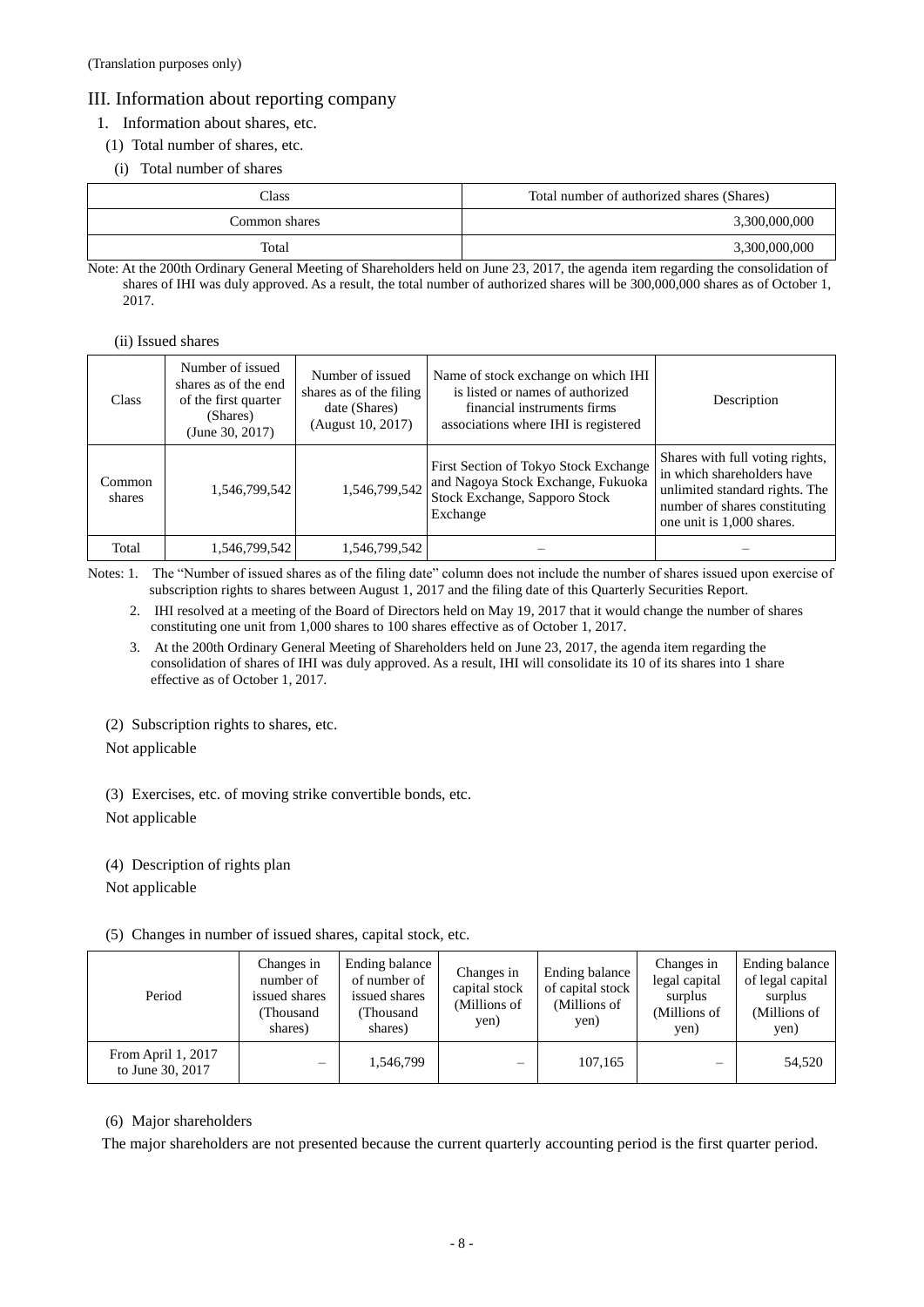## (7) Voting rights

Concerning the information on voting rights below, as IHI was unable to confirm the information stated in the shareholder register as of June 30, 2017, the information is stated not from its register; rather it is stated from the shareholder register of the immediately preceding cut-off date (March 31, 2017).

#### (i) Issued shares

(As of June 30, 2017)

| Classification                                                  | Number of shares (Shares)                              | Number of voting rights<br>(Units) | Description                                                              |
|-----------------------------------------------------------------|--------------------------------------------------------|------------------------------------|--------------------------------------------------------------------------|
| Shares without voting rights                                    |                                                        |                                    |                                                                          |
| Shares with restricted voting rights<br>(treasury shares, etc.) |                                                        |                                    |                                                                          |
| Shares with restricted voting rights<br>(others)                |                                                        |                                    |                                                                          |
| Shares with full voting rights<br>(treasury shares, etc.)       | (Shares in treasury)<br>Common shares<br>2,562,000     |                                    | This is IHI's standard<br>shares whose holders have<br>unlimited rights. |
|                                                                 | (Reciprocally held shares)<br>Common shares<br>157,000 |                                    | Same as above                                                            |
| Shares with full voting rights<br>(others)                      | Common shares<br>1,541,641,000                         | 1,541,641                          | Same as above                                                            |
| Shares less than one unit                                       | Common shares<br>2,439,542                             |                                    | Shares less than one unit<br>$(1,000 \text{ shares})$                    |
| Number of issued shares                                         | 1,546,799,542                                          |                                    |                                                                          |
| Total number of voting rights                                   |                                                        | 1,541,641                          |                                                                          |

Notes: 1. Common shares in "Shares less than one unit" include 679 shares of treasury shares held by IHI.

- 2. Common shares in "Shares with full voting rights (others)" include 7,000 shares whose ownership has yet not been transferred and which have been registered in the name of Japan Securities Depository Center. These shares constitute seven units of voting rights, which are included in the figure in "Number of voting rights."
- (ii) Treasury shares, etc.

(As of June 30, 2017)

| Name of shareholders               | Address of<br>shareholders                          | Number of<br>shares held<br>under own<br>name<br>(Shares) | Number of<br>shares held<br>under the names<br>of others<br>(Shares) | <b>Total shares</b><br>held (Shares) | Ownership<br>percentage to<br>the total number<br>of issued shares<br>$(\% )$ |
|------------------------------------|-----------------------------------------------------|-----------------------------------------------------------|----------------------------------------------------------------------|--------------------------------------|-------------------------------------------------------------------------------|
| (Shares in treasury)               |                                                     |                                                           |                                                                      |                                      |                                                                               |
| <b>IHI</b> Corporation             | 1-1, Toyosu 3-chome,<br>Koto-ku, Tokyo              | 2,562,000                                                 |                                                                      | 2,562,000                            | 0.17                                                                          |
| (Reciprocally held<br>shares)      |                                                     |                                                           |                                                                      |                                      |                                                                               |
| Kondo Tekko Co., Ltd.              | 10-5, Yaesu 2-chome,<br>Chuo-ku, Tokyo              | 142,000                                                   |                                                                      | 142,000                              | 0.01                                                                          |
| MINAGAWA NOUKI<br>SEIZOU Co., Ltd. | $20-13$ , Tajima<br>2-chome, Sanjyo-shi,<br>Niigata | 15,000                                                    |                                                                      | 15,000                               | 0.00                                                                          |
| Total                              |                                                     | 2,719,000                                                 |                                                                      | 2,719,000                            | 0.18                                                                          |

2. Information about directors and auditors

## Not applicable

Note: In "III. Information about reporting company," monetary amounts less than one unit are rounded down.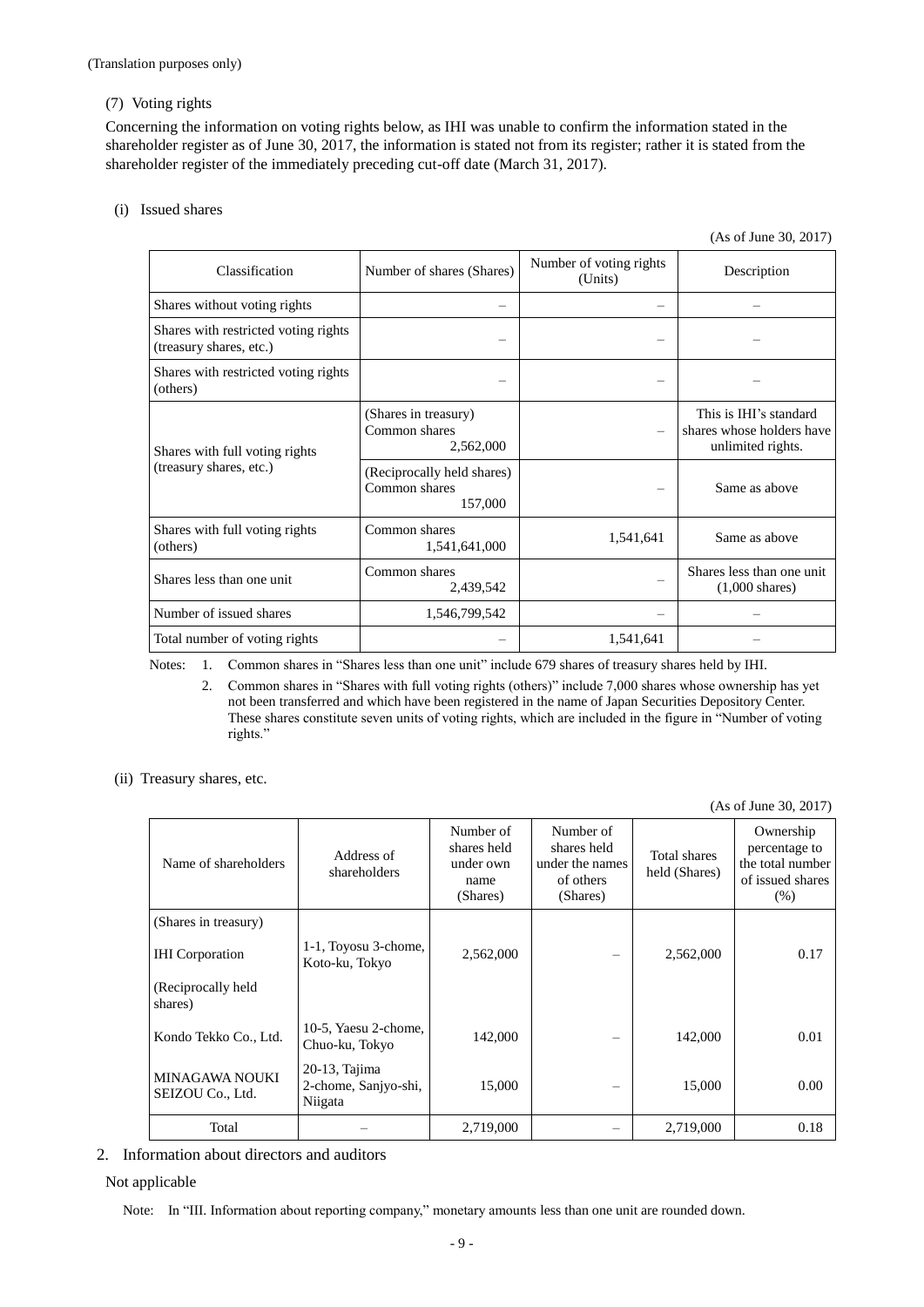# IV. Financial information

1. Basis of preparation of the consolidated quarterly financial statements

The quarterly consolidated financial statements of IHI are prepared in accordance with the "Ordinance on the Terminology, Forms, and Preparation Methods of Quarterly Consolidated Financial Statements" (Cabinet Office Ordinance No. 64 of 2007).

# 2. Audit attestation

The quarterly consolidated financial statements for the first quarter of the fiscal year ending March 31, 2018 (from April 1, 2017 to June 30, 2017) and three months ended June 30, 2017 (from April 1, 2017 to June 30, 2017) were reviewed by Ernst & Young ShinNihon LLC, in accordance with Article 193-2, paragraph 1 of the Financial Instruments and Exchange Act.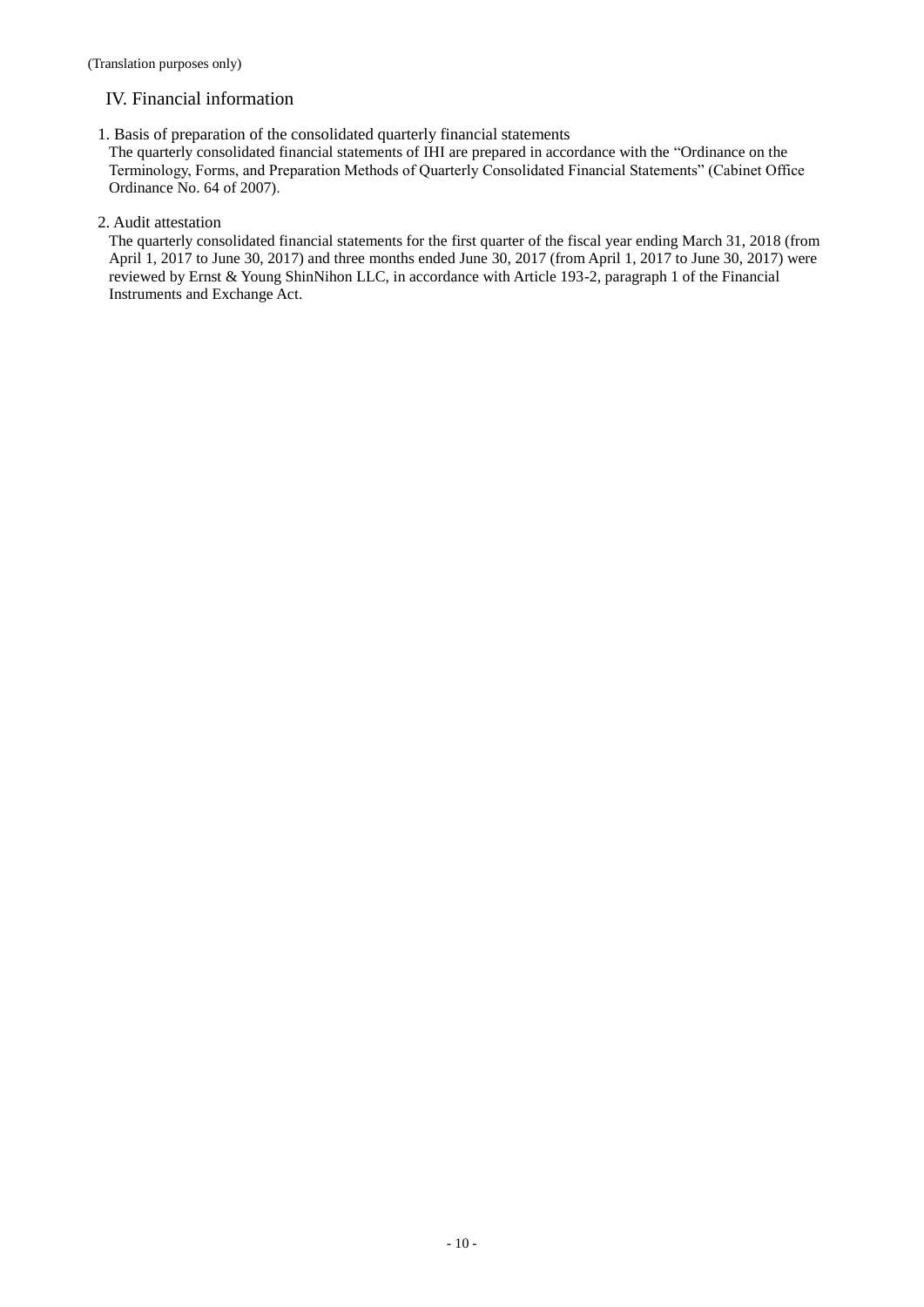- 1. Quarterly consolidated financial statements
- (1) Quarterly consolidated balance sheets

|                                                                  |                 | (Millions of yen) |
|------------------------------------------------------------------|-----------------|-------------------|
|                                                                  | March 31, 2017  | June 30, 2017     |
| Assets                                                           |                 |                   |
| Current assets                                                   |                 |                   |
| Cash and deposits                                                | 118,909         | 112,283           |
| Notes and accounts receivable - trade                            | 403,094<br>$*2$ | 383,372<br>$*2$   |
| Finished goods                                                   | 20,719          | 22,607            |
| Work in process                                                  | 272,823         | 297,733           |
| Raw materials and supplies                                       | 123,726         | 122,876           |
| Other                                                            | 140,016         | 139,199           |
| Allowance for doubtful accounts                                  | (5, 445)        | (5, 472)          |
| Total current assets                                             | 1,073,842       | 1,072,598         |
| Non-current assets                                               |                 |                   |
| Property, plant and equipment                                    |                 |                   |
| Buildings and structures, net                                    | 136,801         | 134,870           |
| Other, net                                                       | 205,607         | 205,644           |
| Total property, plant and equipment                              | 342,408         | 340,514           |
| Intangible assets                                                |                 |                   |
| Goodwill                                                         | 16,166          | 14,864            |
| Other                                                            | 24,990          | 24,153            |
| Total intangible assets                                          | 41,156          | 39,017            |
| Investments and other assets                                     |                 |                   |
| Investment securities                                            | 134,676         | 117,582           |
| Other                                                            | 102,433         | 100,106           |
| Allowance for doubtful accounts                                  | (1,684)         | (1,670)           |
| Total investments and other assets                               | 235,425         | 216,018           |
| Total non-current assets                                         | 618,989         | 595,549           |
| <b>Total assets</b>                                              | 1,692,831       | 1,668,147         |
| Liabilities                                                      |                 |                   |
| <b>Current liabilities</b>                                       |                 |                   |
| Notes and accounts payable - trade                               | 285,937         | 298,311           |
| Short-term loans payable                                         | 104,111         | 93,224            |
| Commercial papers                                                | 5,000           |                   |
| Current portion of bonds                                         | 10,000          | 10,000            |
| Income taxes payable                                             | 5,674           | 9,632             |
| Advances received                                                | 208,907         | 203,587           |
| Provision for bonuses                                            | 23,714          | 13,941            |
| Provision for construction warranties                            | 47,939          | 48,220            |
| Provision for loss on construction contracts                     | 37,324          | 31,230            |
| Other provision                                                  | 248             | 159               |
| Other                                                            | 147,394         | 131,405           |
| Total current liabilities                                        | 876,248         | 839,709           |
| Non-current liabilities                                          |                 |                   |
| Bonds payable                                                    | 50,000          | 50,000            |
| Long-term loans payable                                          | 182,495         | 179,689           |
| Net defined benefit liability                                    | 150,920         | 152,692           |
| Provision for loss on business of subsidiaries<br>and affiliates | 1,149           | 1,159             |
| Other provision                                                  | 1,308           | 924               |
| Other                                                            | 93,081          | 93,268            |
| Total non-current liabilities                                    | 478,953         | 477,732           |
| <b>Total liabilities</b>                                         | 1,355,201       | 1,317,441         |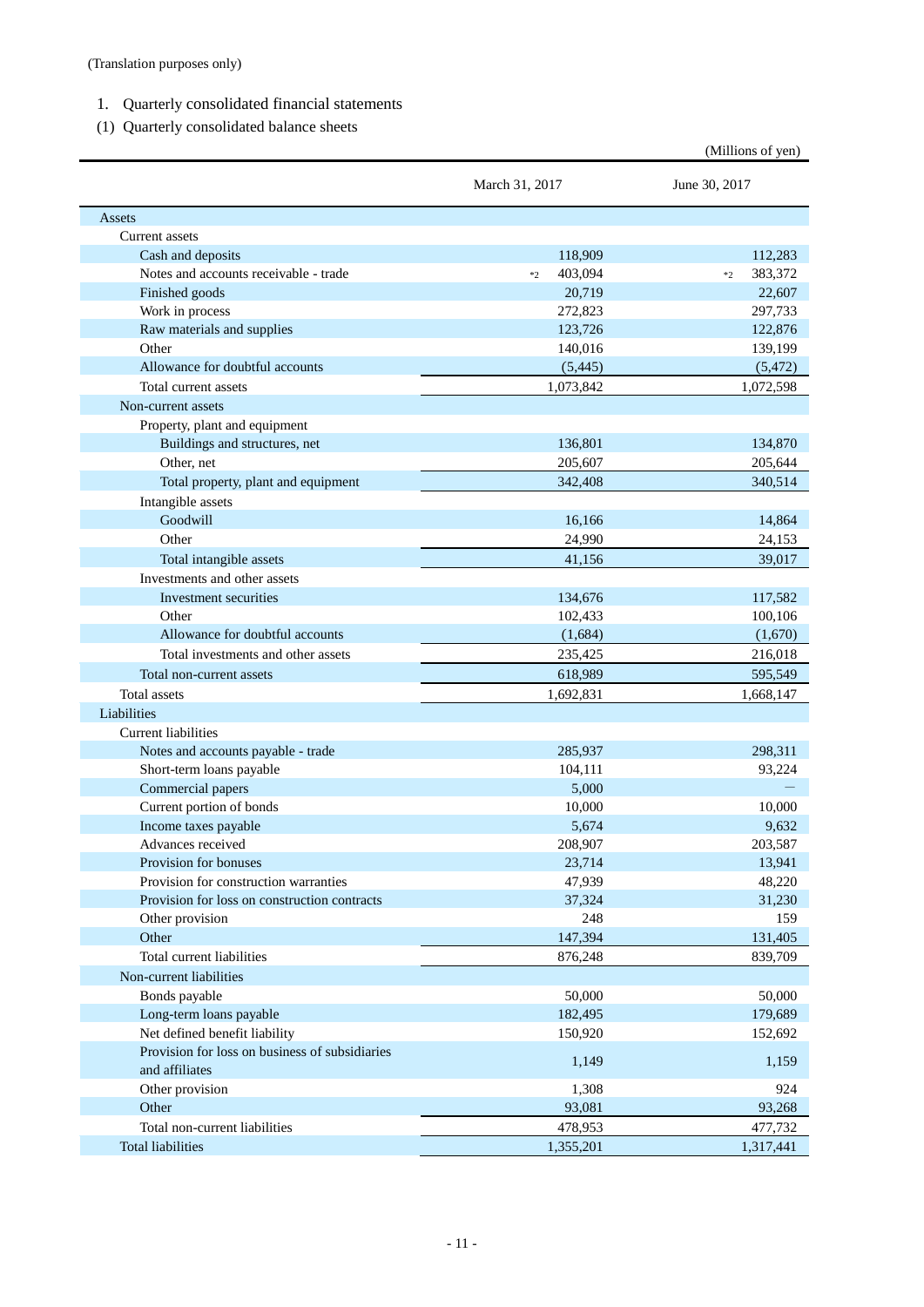|                                                          |                | (Millions of yen) |
|----------------------------------------------------------|----------------|-------------------|
|                                                          | March 31, 2017 | June 30, 2017     |
| Net assets                                               |                |                   |
| Shareholders' equity                                     |                |                   |
| Capital stock                                            | 107,165        | 107,165           |
| Capital surplus                                          | 53,510         | 53,509            |
| Retained earnings                                        | 149,832        | 161,550           |
| Treasury shares                                          | (513)          | (510)             |
| Total shareholders' equity                               | 309,994        | 321,714           |
| Accumulated other comprehensive income                   |                |                   |
| Valuation difference on available-for-sale<br>securities | 2,892          | 3,148             |
| Deferred gains or losses on hedges                       | (277)          | (61)              |
| Revaluation reserve for land                             | 5,427          | 5,427             |
| Foreign currency translation adjustment                  | 1,298          | 2,144             |
| Remeasurements of defined benefit plans                  | (1,171)        | (1,213)           |
| Total accumulated other comprehensive income             | 8,169          | 9,445             |
| Subscription rights to shares                            | 843            | 840               |
| Non-controlling interests                                | 18,624         | 18,707            |
| Total net assets                                         | 337,630        | 350,706           |
| Total liabilities and net assets                         | 1,692,831      | 1,668,147         |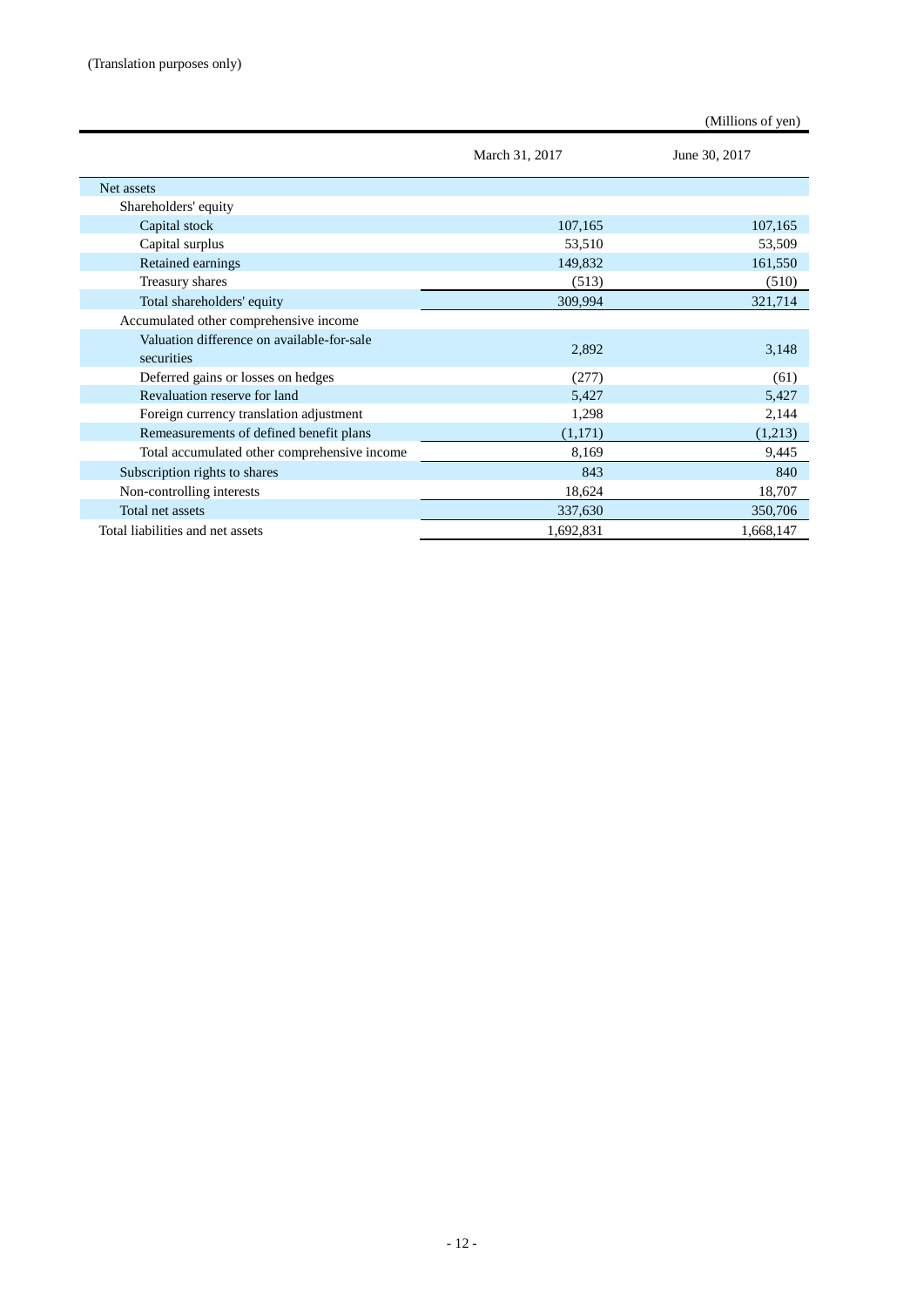(2) Quarterly consolidated statements of income and consolidated statements of comprehensive income Quarterly consolidated statements of income (cumulative)

|                                                                                                |                                     | (Millions of yen)                   |
|------------------------------------------------------------------------------------------------|-------------------------------------|-------------------------------------|
|                                                                                                | Three months ended<br>June 30, 2016 | Three months ended<br>June 30, 2017 |
| Net sales                                                                                      | 341,403                             | 402,405                             |
| Cost of sales                                                                                  | 285,023                             | 326,965                             |
| Gross profit                                                                                   | 56,380                              | 75,440                              |
| Selling, general and administrative expenses                                                   | 45.735                              | 49,977                              |
| Operating profit                                                                               | 10,645                              | 25,463                              |
| Non-operating income                                                                           |                                     |                                     |
| Interest income                                                                                | 298                                 | 465                                 |
| Dividend income                                                                                | 585                                 | 382                                 |
| Share of profit of entities accounted for using<br>equity method                               |                                     | 489                                 |
| Foreign exchange gains                                                                         |                                     | 411                                 |
| Reversal of accrued expenses for delayed delivery                                              | 3,907                               |                                     |
| Other income                                                                                   | 1,633                               | 566                                 |
| Total non-operating income                                                                     | 6,423                               | 2,313                               |
| Non-operating expenses                                                                         |                                     |                                     |
| Interest expenses                                                                              | 837                                 | 827                                 |
| Share of loss of entities accounted for using equity<br>method                                 | 353                                 |                                     |
| Foreign exchange losses                                                                        | 8,993                               |                                     |
| Expenses for delayed delivery                                                                  |                                     | 3,394                               |
| Other expenses                                                                                 | 2,298                               | 1,724                               |
| Total non-operating expenses                                                                   | 12,481                              | 5,945                               |
| Ordinary profit                                                                                | 4,587                               | 21,831                              |
| <b>Extraordinary losses</b>                                                                    |                                     |                                     |
| Settlement-related expenses related to boiler<br>facilities in customer's commercial operation |                                     | 2,932<br>$*1$                       |
| Total extraordinary losses                                                                     |                                     | 2,932                               |
| Profit before income taxes                                                                     | 4,587                               | 18,899                              |
| Income taxes                                                                                   | 3,142                               | 5,742                               |
| Profit                                                                                         | 1,445                               | 13,157                              |
| Profit attributable to non-controlling interests                                               | 599                                 | 1,439                               |
| Profit attributable to owners of parent                                                        | 846                                 | 11,718                              |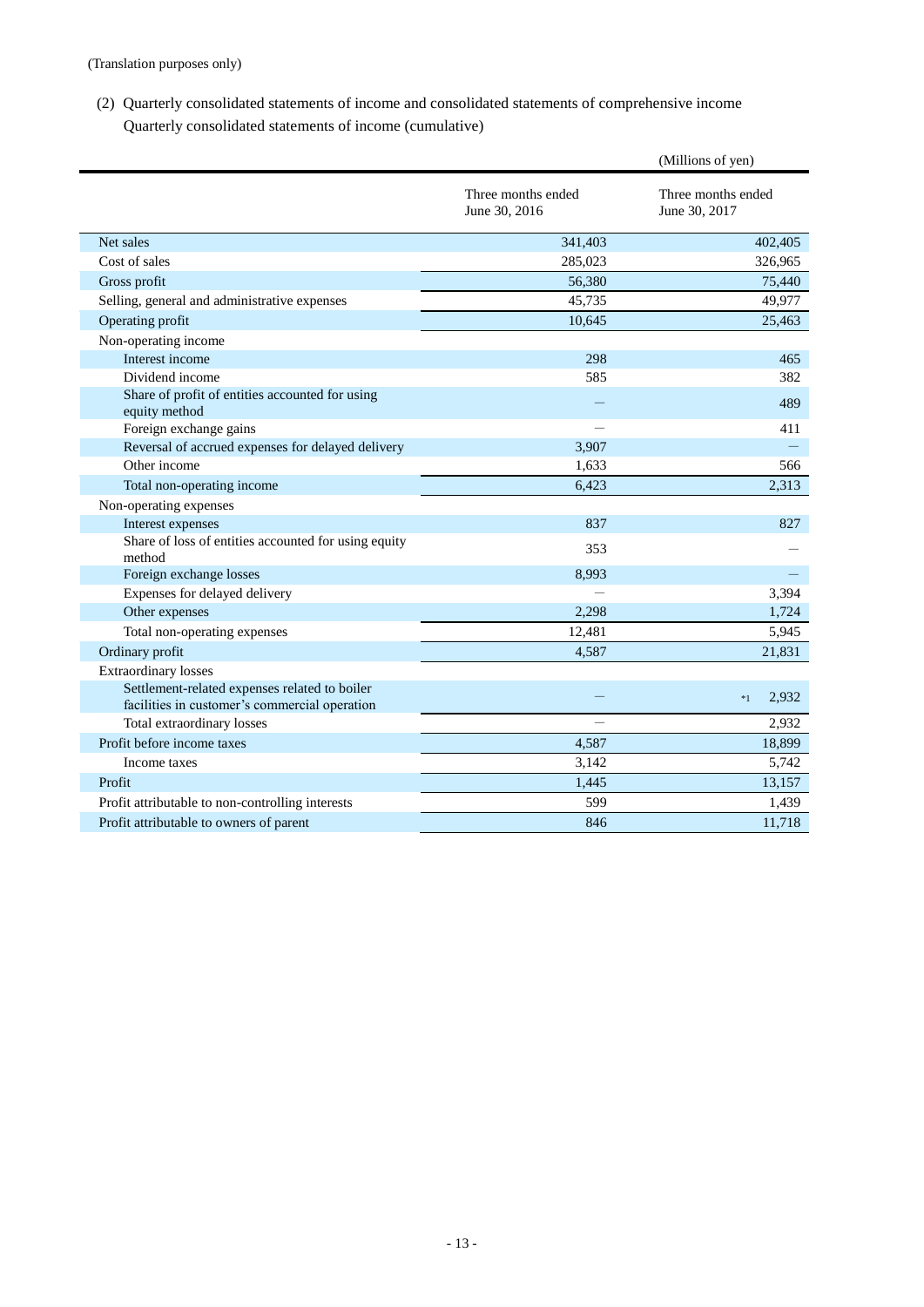# Quarterly consolidated statements of comprehensive income (cumulative)

|                                                                                      |                                     | (Millions of yen)                   |
|--------------------------------------------------------------------------------------|-------------------------------------|-------------------------------------|
|                                                                                      | Three months ended<br>June 30, 2016 | Three months ended<br>June 30, 2017 |
| Profit                                                                               | 1,445                               | 13,157                              |
| Other comprehensive income                                                           |                                     |                                     |
| Valuation difference on available-for-sale securities                                | (3,061)                             | 378                                 |
| Deferred gains or losses on hedges                                                   | (93)                                | 9                                   |
| Foreign currency translation adjustment                                              | (7,938)                             | 1,053                               |
| Remeasurements of defined benefit plans, net of tax                                  | (145)                               | (80)                                |
| Share of other comprehensive income of entities<br>accounted for using equity method | (376)                               | 47                                  |
| Total other comprehensive income                                                     | (11,613)                            | 1,407                               |
| Comprehensive income                                                                 | (10, 168)                           | 14,564                              |
| Comprehensive income attributable to                                                 |                                     |                                     |
| Comprehensive income attributable to owners of<br>parent                             | (9,429)                             | 12,994                              |
| Comprehensive income attributable to non-<br>controlling interests                   | (739)                               | 1,570                               |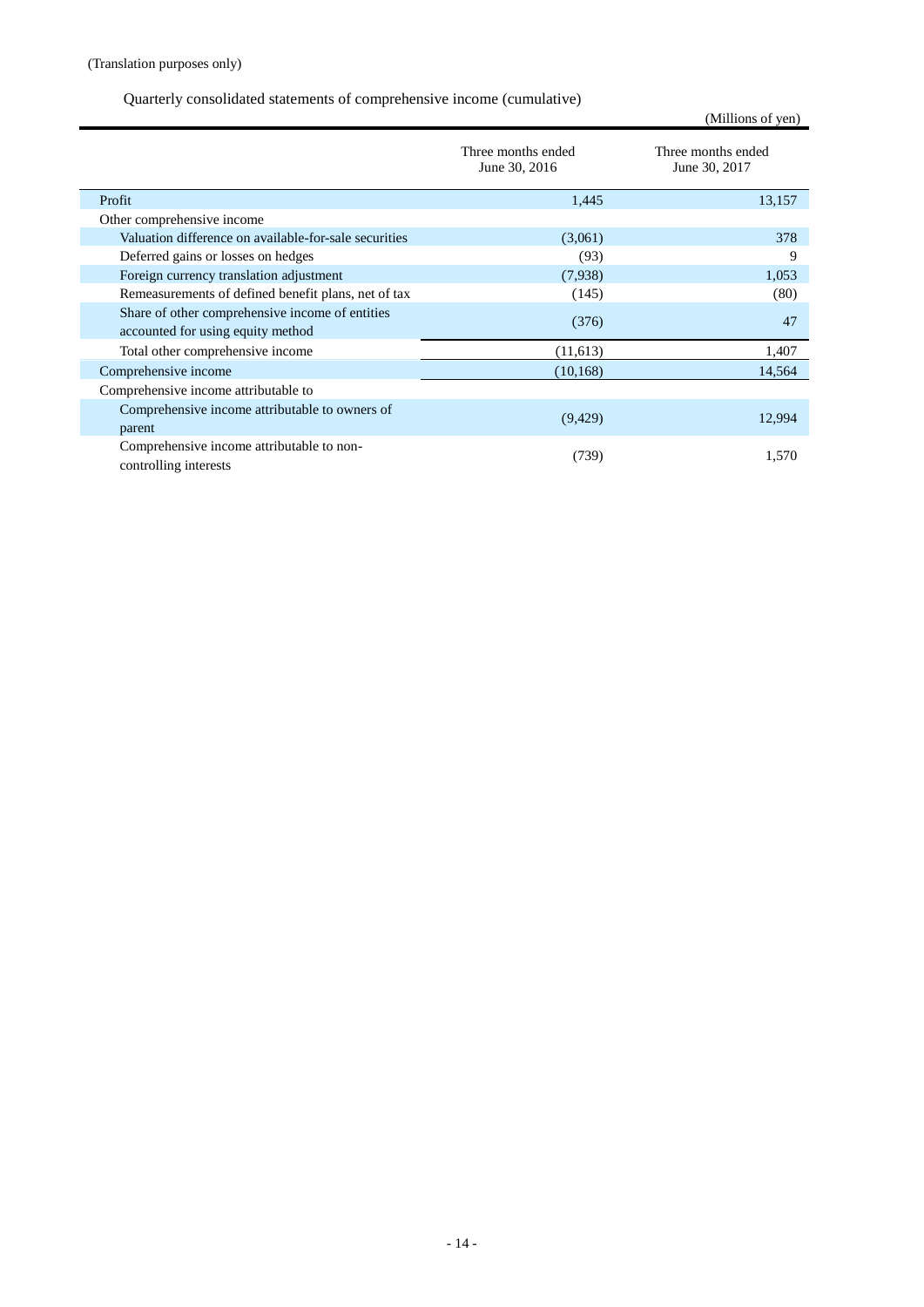(Translation purposes only)

#### **Notes to Consolidated financial statements**

(Change in scope of consolidation or scope of application of equity method)

(1) Significant change in scope of consolidation

From the first quarter of the fiscal year ending March 31, 2018, one subsidiary of IHI Hauzer Techno Coating B.V., New Metal Engineering, LLC and IHI New Energy Inc. were excluded from the scope of consolidation because their dissolution and liquidation.

(2) Significant change in scope of application of equity method

Not applicable

(3) Changes to the fiscal year for consolidated subsidiaries

Effective from the fiscal year under review, the closing date of the fiscal year for 47 companies including IHI INC. has been changed from December 31 to March 31, and eight companies including Wuxi IHI Turbo Co., Ltd. have been consolidated using March 31 as a provisional closing date.

As a result, for the three months ended June 30, 2017, 55 companies including IHI INC. have a six-month accounting period.

In the period from January 1, 2017 through March 31, 2017 included in the three months ended June 30, 2017, net sales were ¥57,966 million, operating profit was ¥1,430 million, ordinary profit was ¥1,392 million, and profit before income taxes was ¥1,387 million.

(Changes in accounting policies which are difficult to distinguish from changes in accounting estimates and changes in accounting estimates)

(Change in method of depreciation and residual value)

Up until now, IHI and some of its consolidated subsidiaries in Japan have been using the declining-balance method (however, the straight-line method has been used for lend-lease properties, buildings acquired on or after April 1, 1998 [not including facilities attached to buildings], and both facilities attached to buildings and structures acquired on or after April 1, 2016) as the depreciation method for property, plant and equipment. However, IHI and the consolidated subsidiaries have changed the depreciation method for property, plant and equipment to the straight-line method from the first quarter under review.

The IHI Group, in line with the "Group Management Policies 2016," a three-year medium-term management plan with fiscal 2016 as the first year, is working to secure sources of earnings by concentrating investment in growth fields in order to strengthen its earnings foundations and improve production efficiency through reform of quality systems and operational systems aimed at strengthening manufacturing capabilities and enhancement of shared Group functions.

As part of this, in addition to expansion of production capabilities targeting the launch of mass production of new aero-engine models, in all business areas there has been progress on the establishment of platforms that will enable more efficient production by utilizing ICT. Under these circumstances, based on the fact that long-term, stable operation of domestic production facilities, etc. is expected, in order to appropriately allocate costs the IHI Group has decided that it is more appropriate to use the straight-line method as the depreciation method. Furthermore, in conjunction with the change in the depreciation method, for certain property, plant and equipment, the residual value has been changed to the scrap value based on consideration of the value at the time the asset is retired.

The resulting effect on operating profit, ordinary profit and profit before income taxes for the three months under review is immaterial.

(Special accounting for preparing quarterly consolidated financial statements)

(Tax expense calculation)

Tax expenses on profit before income taxes for the three months under review are calculated by multiplying profit before income taxes for the three months under review by the reasonably estimated effective tax rate for the fiscal year including the first quarter under review after applying tax effect accounting. Should the estimated effective tax rate be unavailable, however, tax expenses are calculated using the statutory tax rate for profit before income taxes for the three months under review.

The deferred income taxes amount is shown inclusive of income taxes.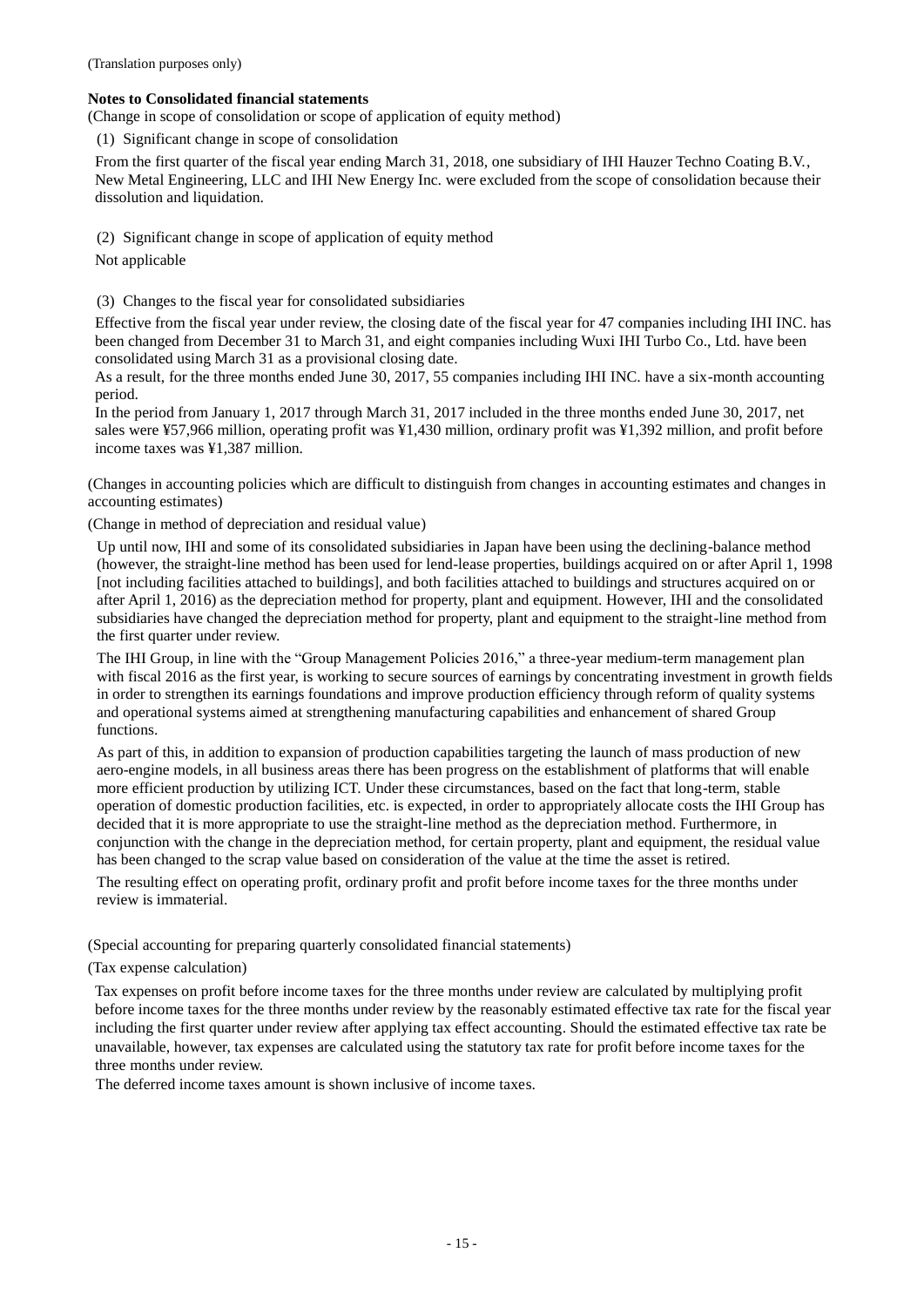(Translation purposes only)

#### (Quarterly consolidated balance sheet)

1. Contingent liabilities

IHI provides guarantees and guarantees in kind for the debts etc. from financial institutions by the following subsidiaries and affiliates.

(1) Guarantees for debt of others (Note: 1)

|                                                      |       |                                                      | (Millions of yen) |
|------------------------------------------------------|-------|------------------------------------------------------|-------------------|
| March 31, 2017                                       |       | June 30, 2017                                        |                   |
| Japanese Aero Engines Corporation<br>("JAEC")        | 6,766 | Japanese Aero Engines Corporation<br>("JAEC")        | 7,032             |
| ALPHA Automotive Technologies LLC                    | 1,543 | ALPHA Automotive Technologies LLC                    | 1,435             |
| IHI group health insurance society                   | 590   | IHI group health insurance society                   | 590               |
| Japan Aeroforge, Ltd.                                | 531   | Japan Aeroforge, Ltd.                                | 531               |
| Contingent liabilities for employee<br>housing loans | 67    | Contingent liabilities for employee<br>housing loans | 66                |
| Chubu Segment Co., Ltd.                              | 25    | Chubu Segment Co., Ltd.                              | 25                |
| Total                                                | 9,522 | Total                                                | 9,679             |

(2) Contingent liabilities arising from guarantees in kind for debts (Note: 1)

|                                                      |       |                                                      | (Millions of yen) |
|------------------------------------------------------|-------|------------------------------------------------------|-------------------|
| March 31, 2017                                       |       | June 30, 2017                                        |                   |
| Contingent liabilities for employee<br>housing loans | 6,515 | Contingent liabilities for employee<br>housing loans | 6,463             |
| IHI group health insurance society                   | 641   | IHI group health insurance society                   | 641               |
| Turbo Systems United Co., Ltd.                       | 80    |                                                      |                   |
| Total                                                | 7,236 | Total                                                | 7.104             |

Notes: 1. In any of the following cases, the amount represents the amounts for which the IHI Group is liable:

(i) In the case of joint guarantees and guarantees in kind for debts with protection requirements against creditors, where the IHI Group's liabilities are specifically stated and clarified regardless of the debt capacity of other guarantors in the contract.

(ii) In the case of joint and several guarantees in which there are two or more guarantors, where the percentage or amount of the IHI Group's liabilities is specifically stated and clarified such as in agreement among the guarantors and other joint and several guarantors are considered to have sufficient debt capacity.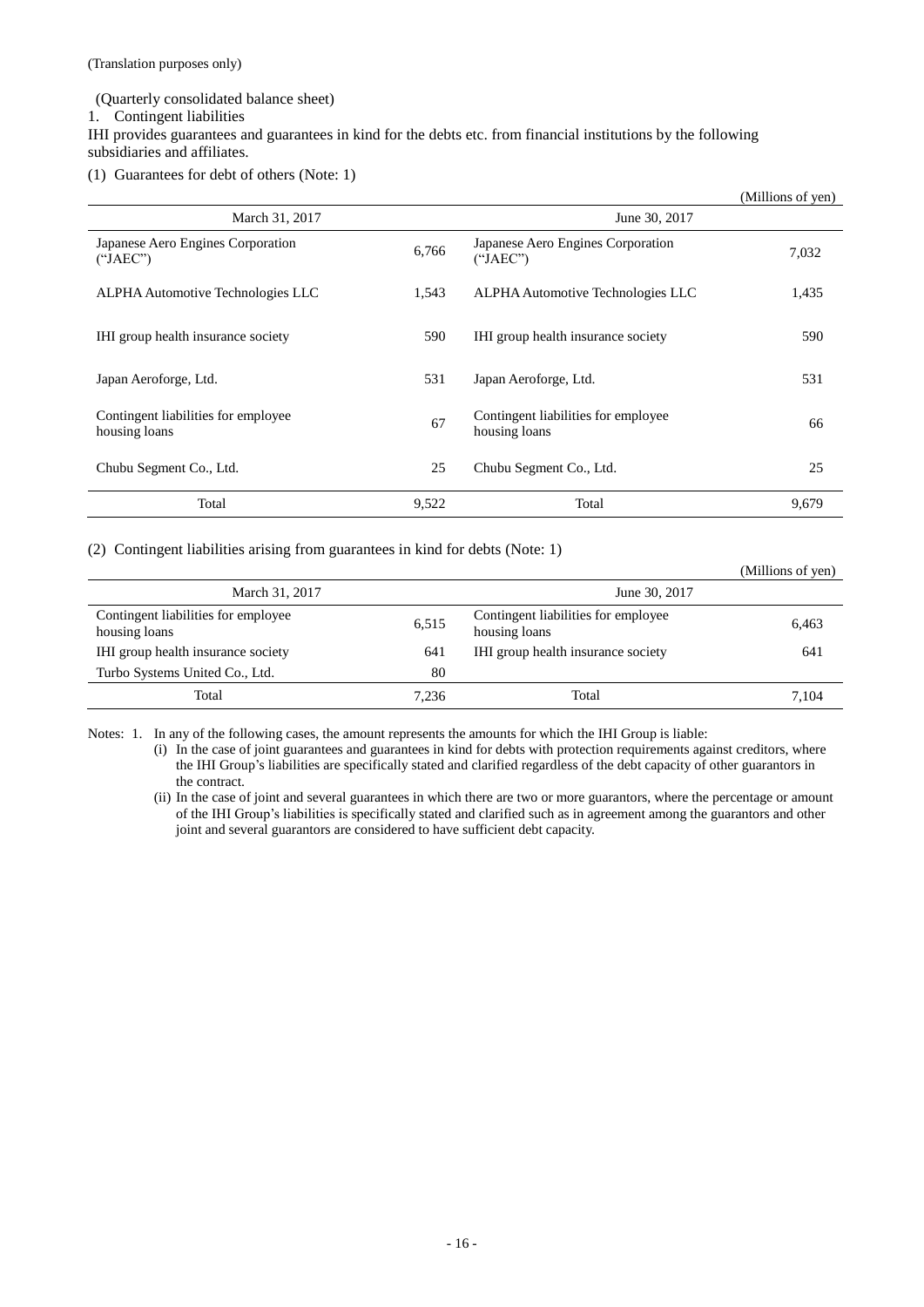\*2. Notes receivable - trade discounted in the ordinary course of business and notes receivable - trade endorsed in the ordinary course of business (Millions of yen)

|                                                                        |                | (TATHIOHS OF ACH) |
|------------------------------------------------------------------------|----------------|-------------------|
|                                                                        | March 31, 2017 | June 30, 2017     |
| Notes receivable - trade discounted in the ordinary course of business | 377            |                   |
| Notes receivable - trade endorsed in the ordinary course of business   | 10             |                   |

(Quarterly consolidated statement of income)

\*1. Settlement-related expenses related to boiler facilities in customer's commercial operation

(Three months ended June 30, 2017 (From April 1, 2017 to June 30, 2017)

Concerning boiler facilities that IHI manufactured and delivered to Malaysia in the past, a lawsuit was filed against IHI and consolidated subsidiaries in 2015, regarding liabilities for accidents involving boilers damage that occurred during customer's commercial operation. IHI determined that the path of reaching an early resolution and reducing legal risks was in IHI's best interest. This case is now expected to be settled by agreeing to bear a portion of the amount incurred by the accident. As a result, IHI recorded the expected settlement package and lawyer fees, etc. of ¥2,932 million as extraordinary losses.

#### (Quarterly consolidated statement of cash flows)

A quarterly consolidated statement of cash flows relating to the three months ended June 30, 2017, has not been prepared. Depreciation (including amortization of intangible assets other than goodwill) and amortization of goodwill are as follows.

|                          |                    | (Millions of yen)  |
|--------------------------|--------------------|--------------------|
|                          | Three months ended | Three months ended |
|                          | June 30, 2016      | June 30, 2017      |
| Depreciation             | 13.132             | 15,028             |
| Amortization of goodwill | 841                | 1.496              |

(Shareholders' equity)

I. Three months ended June 30, 2016 (From April 1, 2016 to June 30, 2016)

1. Dividends paid

Not applicable

2. Dividends which the cutoff date was in the three months ended June 30, 2016 and the effective date of which is after the end of the first quarter of the fiscal year ended March 31, 2017

Not applicable

II. Three months ended June 30, 2017 (From April 1, 2017 to June 30, 2017)

1. Dividends paid

Not applicable

2. Dividends which the cutoff date was in the three months ended June 30, 2017 and the effective date of which is after the end of the first quarter of the fiscal year ended March 31, 2018

Not applicable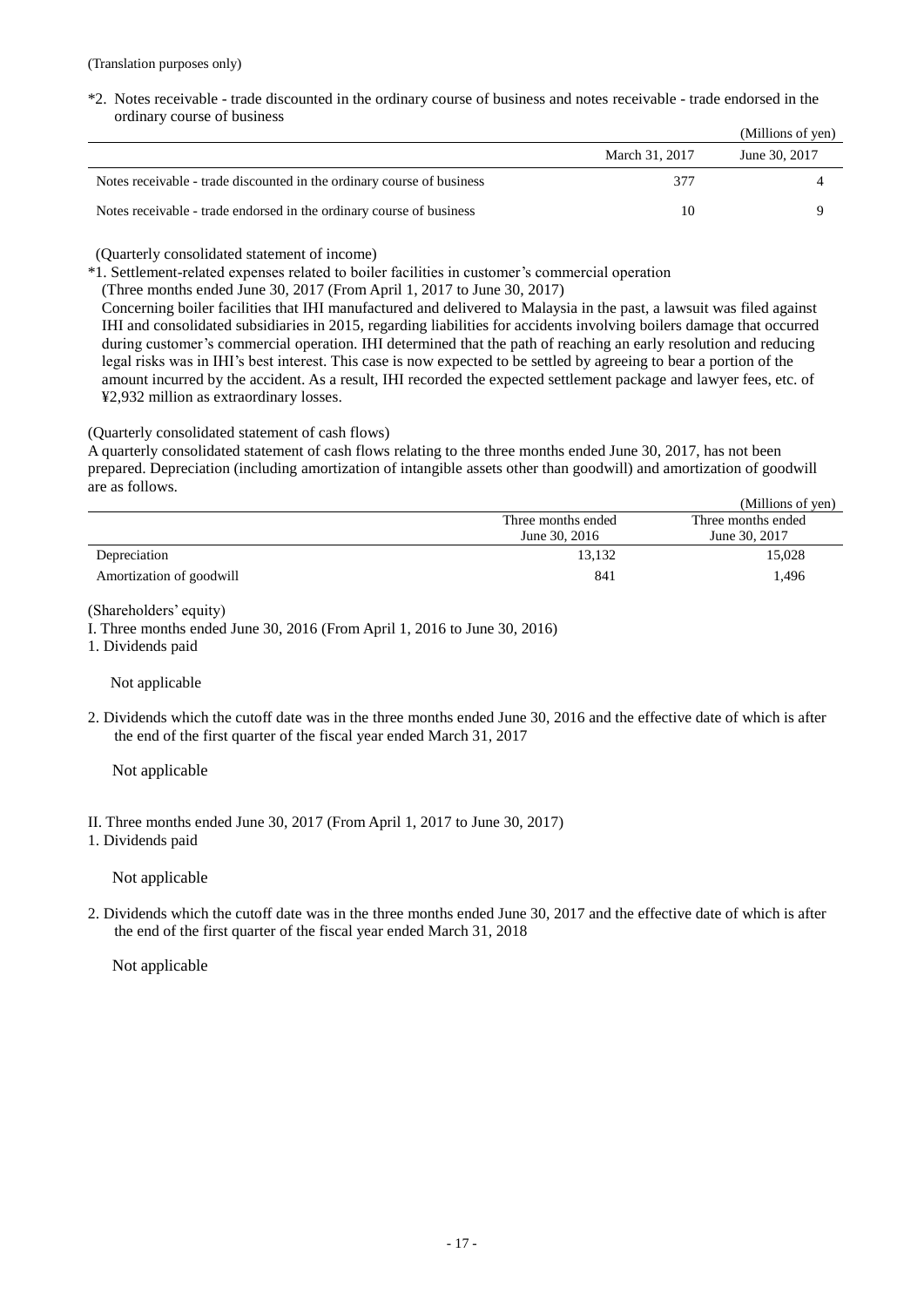(Segment information) Segment information

# I. Three months ended June 30, 2016 (From April 1, 2016 to June 30, 2016)

1. Information about sales and profit or loss by reportable segment

| (Millions of yen)                                                         |                                             |                                                          |                                                              |                                         |         |                    |              |                        |                                                          |
|---------------------------------------------------------------------------|---------------------------------------------|----------------------------------------------------------|--------------------------------------------------------------|-----------------------------------------|---------|--------------------|--------------|------------------------|----------------------------------------------------------|
|                                                                           | Reportable Segment                          |                                                          |                                                              |                                         |         |                    |              |                        | Amount on                                                |
|                                                                           | Resources,<br>Energy and<br>Environme<br>nt | Social<br>Infrastructu<br>re and<br>Offshore<br>Facility | Industrial<br>System and<br>General-<br>Purpose<br>Machinery | Aero<br>Engine,<br>Space and<br>Defense | Total   | Others<br>(Note 1) | Consolidated | Adjustment<br>(Note 2) | the quarterly<br>consolidated<br>statements of<br>income |
| Sales:                                                                    |                                             |                                                          |                                                              |                                         |         |                    |              |                        |                                                          |
| Sales to<br>(1)<br>outside<br>customers                                   | 95,592                                      | 32,678                                                   | 99,608                                                       | 103,814                                 | 331,692 | 9,711              | 341,403      |                        | 341,403                                                  |
| Intersegment<br>(2)<br>sales and<br>transfers                             | 713                                         | 1,150                                                    | 1,930                                                        | (65)                                    | 3,728   | 4,982              | 8,710        | (8,710)                |                                                          |
| Total                                                                     | 96,305                                      | 33,828                                                   | 101,538                                                      | 103,749                                 | 335,420 | 14,693             | 350,113      | (8,710)                | 341,403                                                  |
| Segment profit<br>$(\text{loss})$<br>(Operating income<br>$(\text{loss})$ | (2,351)                                     | (6,571)                                                  | 3,216                                                        | 16,919                                  | 11,213  | (393)              | 10,820       | (175)                  | 10,645                                                   |

Notes: 1.The "Others" classification consists of business that is not included in reportable segments. It includes inspection and measurement business, the manufacture and sale of equipment and the like related to such business, and other service operations.

2. Adjustment of segment profit represents intersegment transactions of negative ¥171 million and unallocated corporate expenses of negative ¥4 million.

Corporate expenses mainly consist of general and administrative expenses that are unattributable to reportable segments.

# 2. Matters about change and others in reportable segments

(Changes to the fiscal year for consolidated subsidiaries and others)

Effective from the fiscal year under review, the closing date of the fiscal year for 31 companies including JURONG ENGINEERING LIMITED has been changed from December 31 to March 31, and six companies including Changchun FAWER-IHI Turbo Co., Ltd. have been consolidated using March 31 as a provisional closing date.

As a result, for the three months ended June 30, 2016, 37 companies including JURONG ENGINEERING LIMITED have a six-month accounting period.

In the period from January 1, 2016 through March 31, 2016 included in the three months ended June 30, 2016, sales for each segment were ¥10,982 million for the Resources, Energy and Environment segment, ¥371 million for the Social Infrastructure and Offshore Facility segment, and ¥11,781 million for the Industrial System and General-Purpose Machinery segment. Operating income was ¥615 million for the Resources, Energy and Environment segment, ¥17 million for the Social Infrastructure and Offshore Facility segment, and ¥2,050 million for the Industrial System and General-Purpose Machinery segment.

3. Information about impairment loss of non-current assets, goodwill and gain on bargain purchase by reportable segment

(Material impairment loss of non-current assets) Not applicable

(Material change in goodwill amount) Not applicable

(Material gain on bargain purchase) Not applicable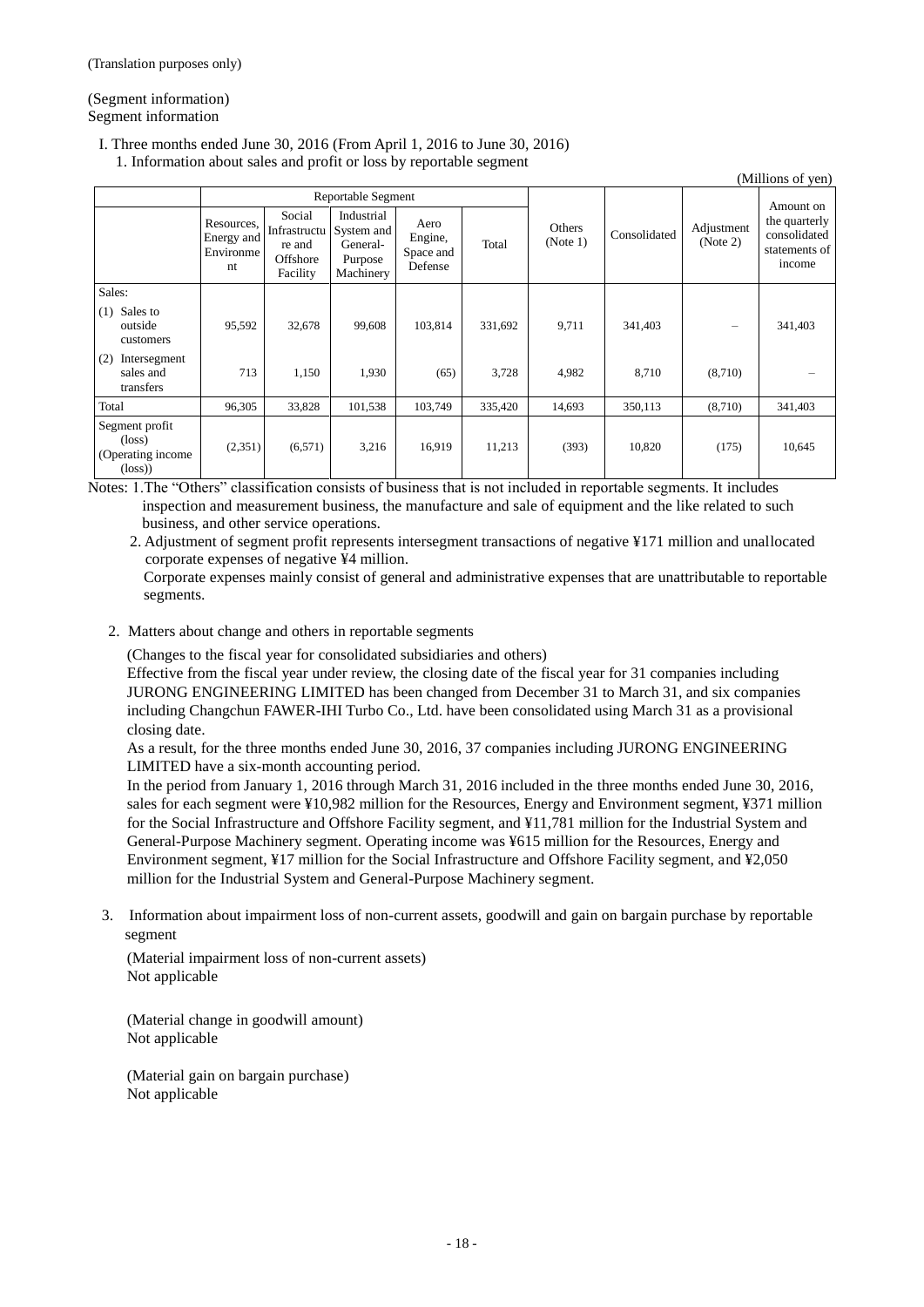## II. Three months ended June 30, 2017 (From April 1, 2017 to June 30, 2017)

1. Information about sales and profit or loss by reportable segment

|                                                                            |                                             |                                                          |                                                              |                                         |         |                    |              |                          | (Millions of yen)                                        |
|----------------------------------------------------------------------------|---------------------------------------------|----------------------------------------------------------|--------------------------------------------------------------|-----------------------------------------|---------|--------------------|--------------|--------------------------|----------------------------------------------------------|
|                                                                            |                                             |                                                          | Reportable Segment                                           |                                         |         |                    |              | Amount on                |                                                          |
|                                                                            | Resources,<br>Energy and<br>Environme<br>nt | Social<br>Infrastructu<br>re and<br>Offshore<br>Facility | Industrial<br>System and<br>General-<br>Purpose<br>Machinery | Aero<br>Engine,<br>Space and<br>Defense | Total   | Others<br>(Note 1) | Consolidated | Adjustment<br>(Note 2)   | the quarterly<br>consolidated<br>statements of<br>income |
| Sales:                                                                     |                                             |                                                          |                                                              |                                         |         |                    |              |                          |                                                          |
| Sales to<br>(1)<br>outside<br>customers                                    | 134,875                                     | 28,461                                                   | 119,544                                                      | 111,207                                 | 394,087 | 8,318              | 402,405      | $\overline{\phantom{0}}$ | 402,405                                                  |
| (2)<br>Intersegment<br>sales and<br>transfers                              | 1,007                                       | 1,448                                                    | 1,579                                                        | 501                                     | 4,535   | 4,598              | 9,133        | (9,133)                  |                                                          |
| Total                                                                      | 135,882                                     | 29,909                                                   | 121,123                                                      | 111,708                                 | 398,622 | 12,916             | 411,538      | (9,133)                  | 402,405                                                  |
| Segment profit<br>$(\text{loss})$<br>(Operating income)<br>$(\text{loss})$ | (794)                                       | 3,337                                                    | 4,445                                                        | 18,671                                  | 25,659  | (467)              | 25,192       | 271                      | 25,463                                                   |

Notes: 1. The "Others" classification consists of business that is not included in reportable segments. It includes inspection and measurement business, the manufacture and sale of equipment and the like related to such business, and other service operations.

2. Adjustment of segment profit represents intersegment transactions of ¥213 million and unallocated corporate expenses of ¥58 million.

Corporate expenses mainly consist of general and administrative expenses that are unattributable to reportable segments.

| Main businesses, products and services belonging to each segment are as follows: |  |  |  |
|----------------------------------------------------------------------------------|--|--|--|

| Reportable segment                                    | Main businesses, products and services                                                                                                                                                                                                                                                                                                               |
|-------------------------------------------------------|------------------------------------------------------------------------------------------------------------------------------------------------------------------------------------------------------------------------------------------------------------------------------------------------------------------------------------------------------|
| Resources, Energy and<br>Environment                  | Boiler, power systems plants, power systems for land and marine use,<br>large power systems for ships, process plants (storage facilities and chemical<br>plants), nuclear power (components for nuclear power plants), environmental<br>response systems, pharmaceutical plants                                                                     |
| Social Infrastructure and<br><b>Offshore Facility</b> | Bridge/water gate, shield systems, transport system, concrete construction<br>materials, urban development (real estate sales and rental),<br>F-LNG (floating LNG storage facilities, offshore structures)                                                                                                                                           |
| Industrial System and<br>General-Purpose Machinery    | Logistics/industrial system (logistics system, industrial machinery), transport<br>machinery, parking, thermal and surface treatment, vehicular turbocharger,<br>rotating machinery (compressor, separation system, turbocharger for ships),<br>agricultural machinery/small power systems, steel manufacturing equipment,<br>paper-making machinery |
| Aero Engine, Space and<br>Defense                     | Aero engines, rocket systems/space utilization systems (space-related<br>equipment), defense systems                                                                                                                                                                                                                                                 |

#### 2. Matters about change and others in reportable segments

(Changes to the fiscal year for consolidated subsidiaries and others)

Effective from the fiscal year under review, the closing date of the fiscal year for 47 companies including IHI INC. has been changed from December 31 to March 31, and eight companies including Wuxi IHI Turbo Co., Ltd. have been consolidated using March 31 as a provisional closing date.

As a result, for the three months ended June 30, 2017, 55 companies including IHI INC. have a six-month accounting period.

In the period from January 1, 2017 through March 31, 2017 included in the three months ended June 30, 2017, sales for each segment were ¥28,902 million for the Resources, Energy and Environment segment, ¥27,800 million for the Industrial System and General-Purpose Machinery segment, and ¥183 million for the Aero Engine, Space and Defense segment. Operating profit was ¥1,616 million for the Industrial System and General-Purpose Machinery segment, and ¥72 million for the Aero Engine, Space and Defense segment. Operating loss was ¥117 million for Resources, Energy and Environment segment, and ¥1 million for the Social Infrastructure and Offshore Facility segment.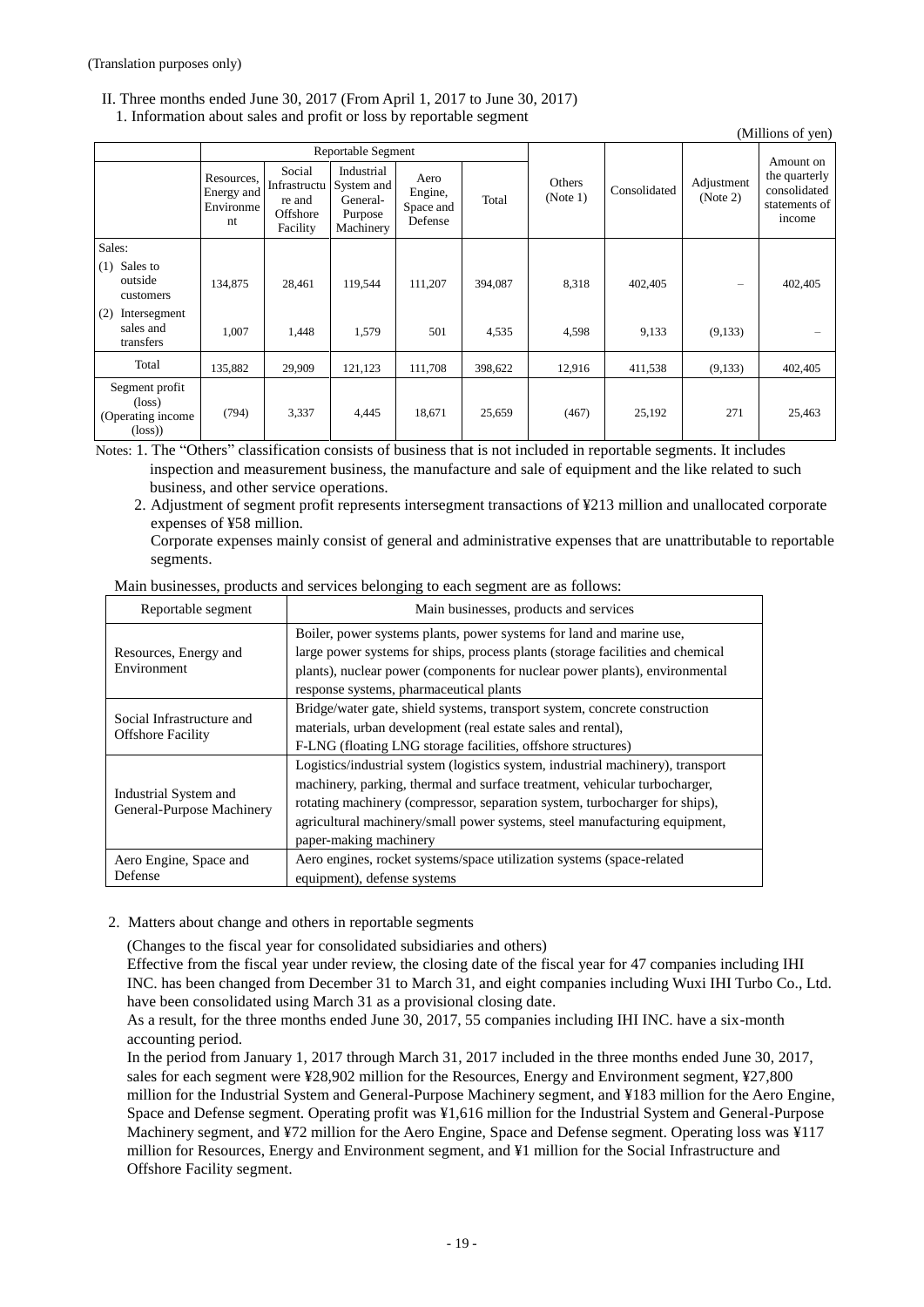(Change in adjustment method of intersegment transactions associated with organizational change) In April 2017, the previous business management structure consisting of one business division and eight sectors was abolished and operations were organized into the four business areas of "Resources, Energy and Environment," "Social Infrastructure and Offshore Facility," "Industrial System and General-Purpose Machinery" and "Aero Engine, Space and Defense." As a result of the above, the IHI Group has made these four business areas its reportable segments.

As a result of reviewing the adjustment method for intersegment transactions in order to more appropriately evaluate the earnings of each business area, intersegment sales and transfers for each segment in the three months ended June 30, 2017 decreased by ¥993 million for the Resources, Energy and Environment segment, ¥328 million for the Industrial System and General-Purpose Machinery segment, and increased by ¥1,321 million for adjustment. The impact on operating profit/loss was immaterial.

3. Information about impairment loss of non-current assets, goodwill and gain on bargain purchase by reportable segment

(Material impairment loss of non-current assets) Not applicable

(Material change in goodwill amount) Not applicable

(Material gain on bargain purchase) Not applicable

#### (Per share information)

Basic loss per share and diluted earnings per share as well as fundamentals for calculating these items are as follows:

|                                                                                                                                                                                                                        | Three months ended<br>June 30, 2016 | Three months ended<br>June 30, 2017 |
|------------------------------------------------------------------------------------------------------------------------------------------------------------------------------------------------------------------------|-------------------------------------|-------------------------------------|
| (1) Basic loss per share<br>(Yen)                                                                                                                                                                                      | 0.55                                | 7.59                                |
| (Fundamentals)                                                                                                                                                                                                         |                                     |                                     |
| Amounts for loss attributable to owners of parent<br>(Millions of yen)                                                                                                                                                 | 846                                 | 11,718                              |
| Amounts for non-common shareholders<br>(Millions of yen)                                                                                                                                                               |                                     |                                     |
| Amounts for loss attributable to owners of parent<br>regarding common stock<br>(Millions of yen)                                                                                                                       | 846                                 | 11,718                              |
| Average number of shares of common stock<br>(Thousands of shares)                                                                                                                                                      | 1,544,071                           | 1,544,246                           |
| (2) Diluted earnings per share<br>(Yen)                                                                                                                                                                                | 0.55                                | 7.58                                |
| (Fundamentals)                                                                                                                                                                                                         |                                     |                                     |
| Adjustment amount of profit (loss) attributable to<br>owners of parent<br>(Millions of yen)                                                                                                                            |                                     |                                     |
| Increase in number of shares of common stock<br>(Thousands of shares)                                                                                                                                                  | 748                                 | 1,265                               |
| Outline of potential shares which were not included in<br>the calculation of the diluted earnings per share due to<br>no dilutive effects, and which had material changes<br>after the end of the previous fiscal year |                                     |                                     |

(Significant subsequent events)

Not applicable

2. Others

Not applicable